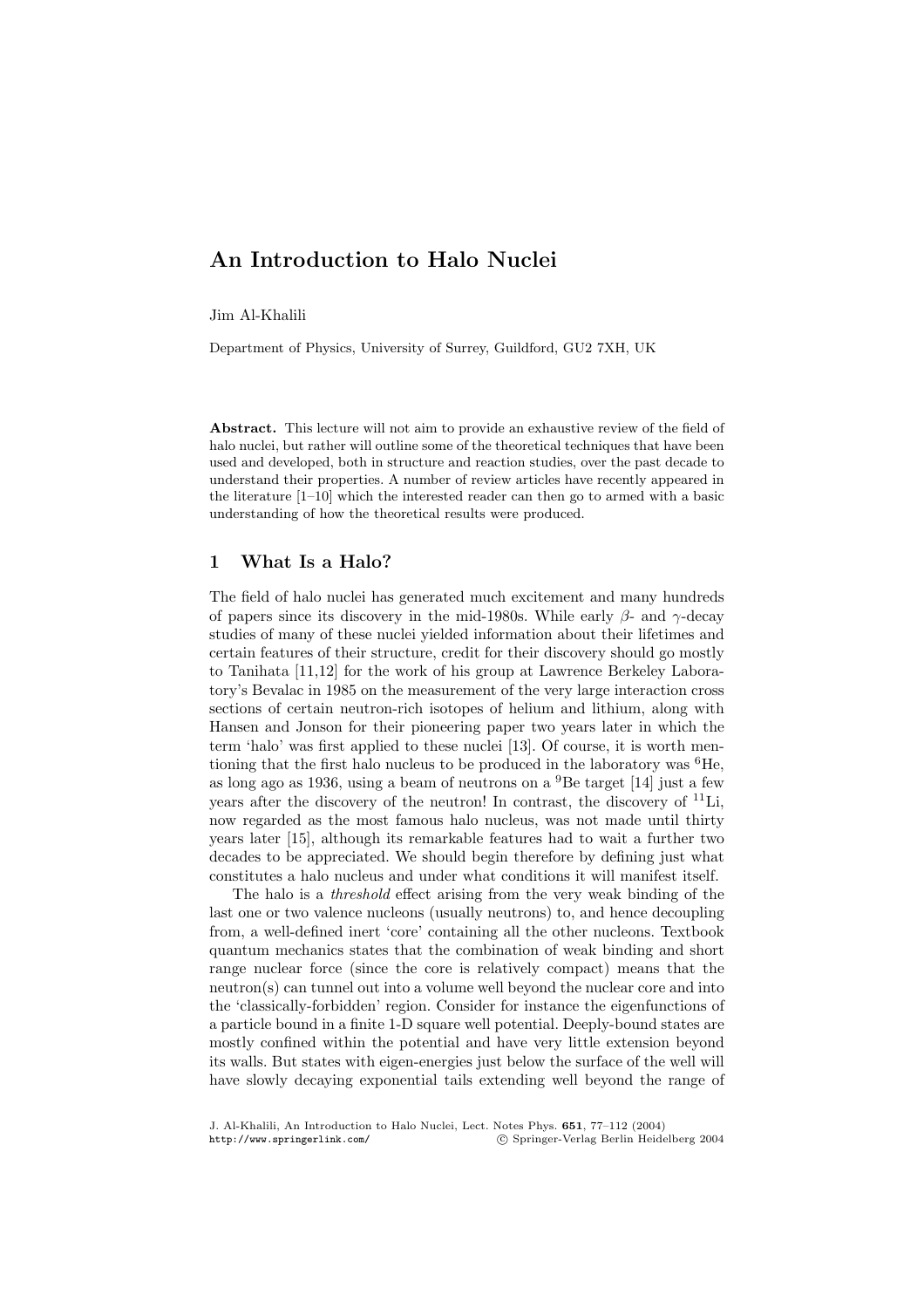the potential. Quantum mechanically, this means that there is a significant probability of finding the particle outside of the well.

In halo nuclei, the potential well corresponds to the mean field potential of the rest of the nucleons in the nucleus. The valence nucleon (we will restrict the discussion to one halo nucleon for now) has a good chance of finding itself outside the core. The Uncertainty Principle ensures that such bound states have a relatively short lifetime, of the order of a few milliseconds to a few seconds. We will see that this is quite long enough for such nuclei to be formed and used in nuclear reactions in order to study their unusual features.

The accepted definition of a halo nucleus (typically in its ground state) is therefore that the halo neutron is required to have more than 50% of its probability density outside the range of the core potential. In such an open structure, it is not surprising that shell model and mean field approaches to describe such systems break down, and that few-body (cluster) models of core plus valence particles can account for the most general properties of these nuclei, such as their large size and breakup cross sections.

In addition to the decoupling of core and valence particles and their small separation energy, the other important criterion for a halo is that the valence particle must be in a low relative orbit angular momentum state, preferable an s-wave, relative to the core, since higher l-values give rise to a confining centrifugal barrier. The confining Coulomb barrier is the reason why proton halos are not so spatially extended as neutron halos.

Since halo nuclei are short-lived they must be studied using radioactive beam facilities is which they are formed and then used to initiate a nuclear reaction with a stable target. Indeed, most of what is know about halo nuclei comes from high energy fragmentation reactions in which the halo projectile is deliberately broken up and its fragments detected.

## **1.1 Examples of Halo Nuclei**

The three most studied halo nuclei are  ${}^{6}$ He,  ${}^{11}$ Li and  ${}^{11}$ Be. However, a few others have also now been confirmed, such as  $^{14}$ Be,  $^{14}$ B,  $^{15}$ C and  $^{19}$ C. All the above are examples of neutron halo systems, and all lie on, or are close to, the neutron dripline at the limits of particle stability. Other candidates, awaiting proper theoretical study and experimental confirmation include <sup>15</sup>B, <sup>17</sup>B and <sup>19</sup>B, along with <sup>22</sup>C and <sup>23</sup>O. Proton halo nuclei are not quite as impressive in terms of the extent of their halo, due to the confining Coulomb barrier which holds them closer to the core. Nevertheless, examples include  ${}^{8}B$ ,  ${}^{13}N$ ,  $17$ Ne and the first excited state of  $17$ F. We will deal for the most part here with the neutron halos. Another special feature is that most halos tend to be manifest in the ground states of the nuclei of interest. Indeed, most of the known halo nuclei tend to only have one bound state; any excitation of such a weakly bound system tends to be into the continuum, with the notable exception of  $^{11}$ Be which has two bound states.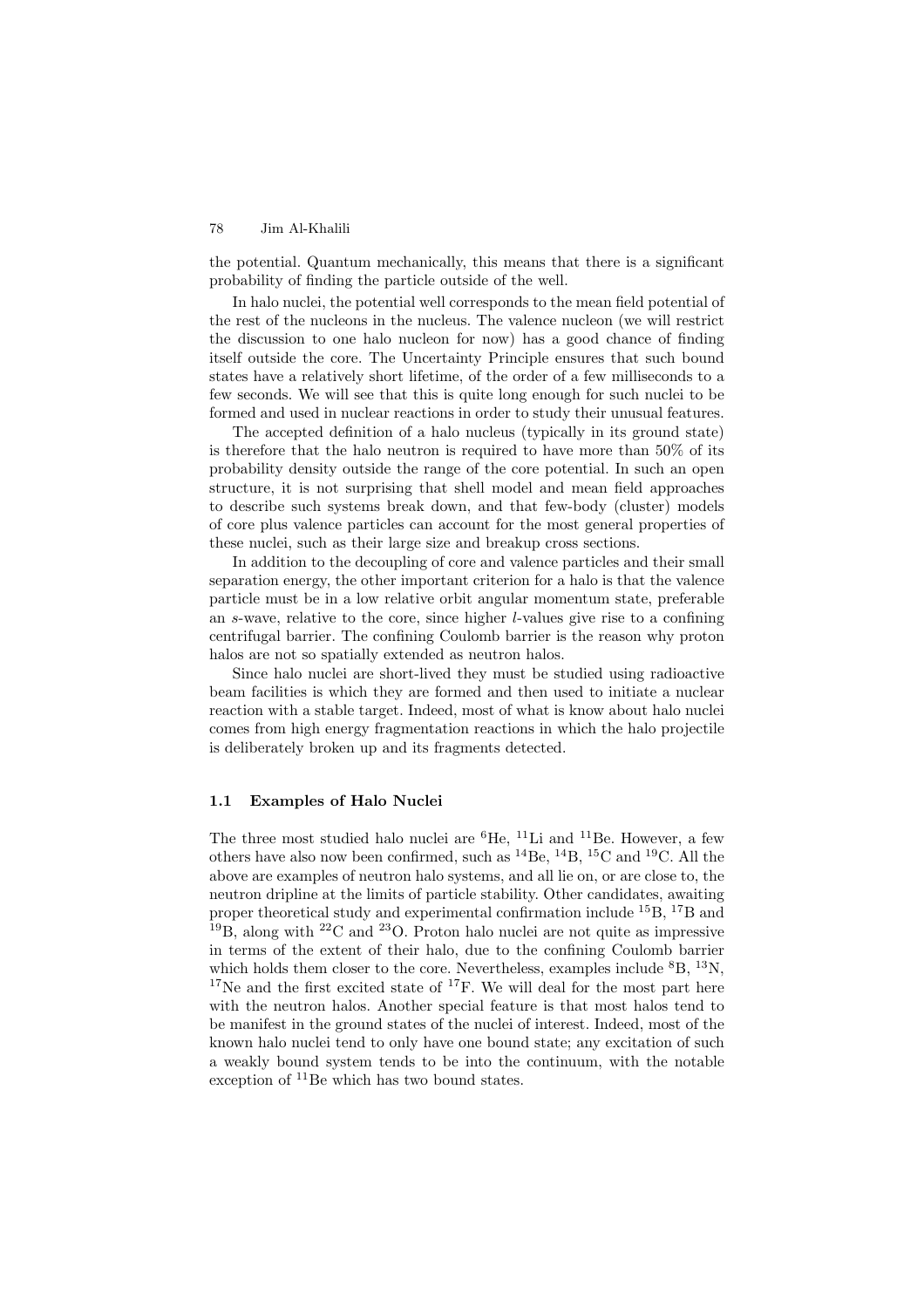

Fig. 1. The two most studied cases are the two-neutron halo nucleus <sup>11</sup>Li and the one-neutron halo nucleus  $^{11}$ Be.

Excited state halos are less well studied. There is a danger of thinking that many nuclei will have excited states just below the one-neutron breakup threshold that exhibit halo-like features. After all, if the only criterion is that of weak binding then surely excited state halos would be everywhere. This is not the case, however, since, in addition, the core nucleons must be tightly bound together and spatially decoupled from the valence neutron.

### **1.2 Experimental Evidence for Halos**

The first hint that something unusual was being seen came from the measurement of the electric dipole transition between the two bound states in  $^{11}$ Be. Firstly, a simple shell model picture of the structure of  $^{11}$ Be would suggest that its ground state should consist of a single valence neutron occupying the  $0p_{1/2}$  orbital (the other six having filled the  $0s_{1/2}$  and  $0p_{3/2}$  orbitals). However, it was found that the  $1s_{1/2}$  orbital drops down below the  $0p_{1/2}$ and this 'intruder' state is the one occupied by the neutron, making it a  $\frac{1}{2}^+$  ground state. The first excited state of <sup>11</sup>Be, and the only other particle bound state, is the  $\frac{1}{2}^{-}$  state achieved when the valence neutron occupies the higher  $0p_{1/2}$  orbital. The very short lifetime for the transition between these two bound states was measured in 1983 [16] and corresponded to an E1 strength of 0.36 W.u. It was found that this large strength could only be understood if realistic single particle wavefunctions were used to describe the valence neutron in the two states, which extended out to large distances due to the weak binding. Thus the radial integral involved in calculating the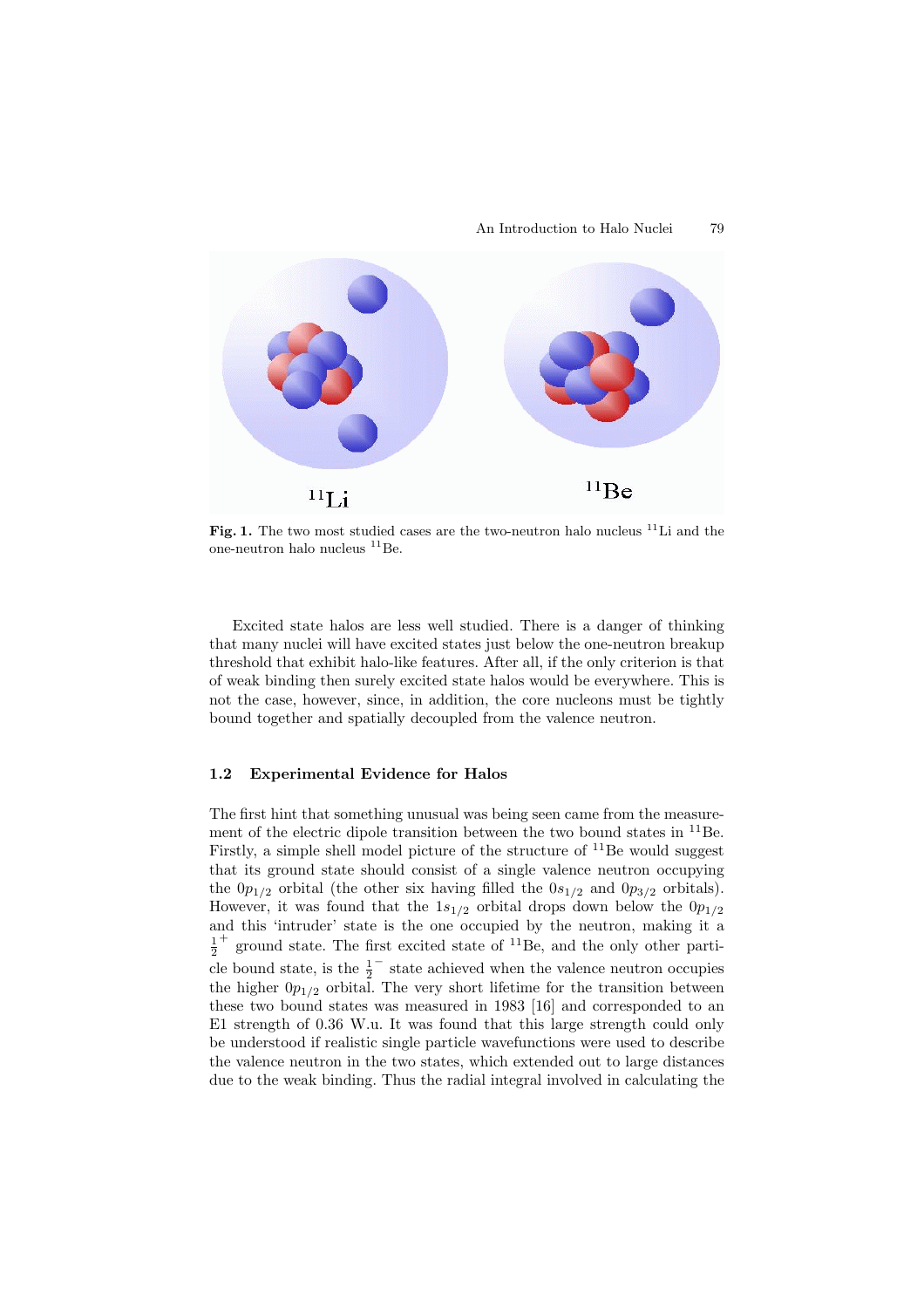

**Fig. 2.** A section of the Segre chart showing the halo nuclei.

transition had to be extended to a large distance, evidence of a long range tail to the wavefunction: the halo.

The Berkeley experiments carried out by Tanihata and his group in the mid-1980s involved the measurement of the interaction cross sections of helium and lithium isotopes and were found, for the cases of  ${}^{6}$ He and  ${}^{11}$ Li, to be much larger than expected. These corresponded to larger rms matter radii than would be predicted by the normal  $A^{1/3}$  dependence. Hansen and Jonson [13] proposed that the large size of these nuclei is due to the halo effect. They explained the large matter radius of  $^{11}$ Li by treating it as a binary system of <sup>9</sup>Li core plus a dineutron (a hypothetical point particle, implying the two neutrons are stuck together  $-$  of course the n-n system is unbound) and showed how the weak binding between this pair of clusters could form an extended halo density.

During the late eighties and early nineties, both theorists and experimentalists seemed satisfied with simple estimates of various halo properties by reproducing experimental reaction observables such as total reaction and Coulomb dissociation cross sections and momentum distributions following nuclear breakup. The high beam energies – the Berkeley experiments involved nuclear beams of about 800 MeV/nucleon – meant that semi-classical approaches could be reliably used in reaction models. More sophisticated numerical calculations, of both structure and reactions, have since been carried out over the past few years. Much of this article will be devoted to describing some of these models and showing how many of the formulae used to calculate certain observables are derived.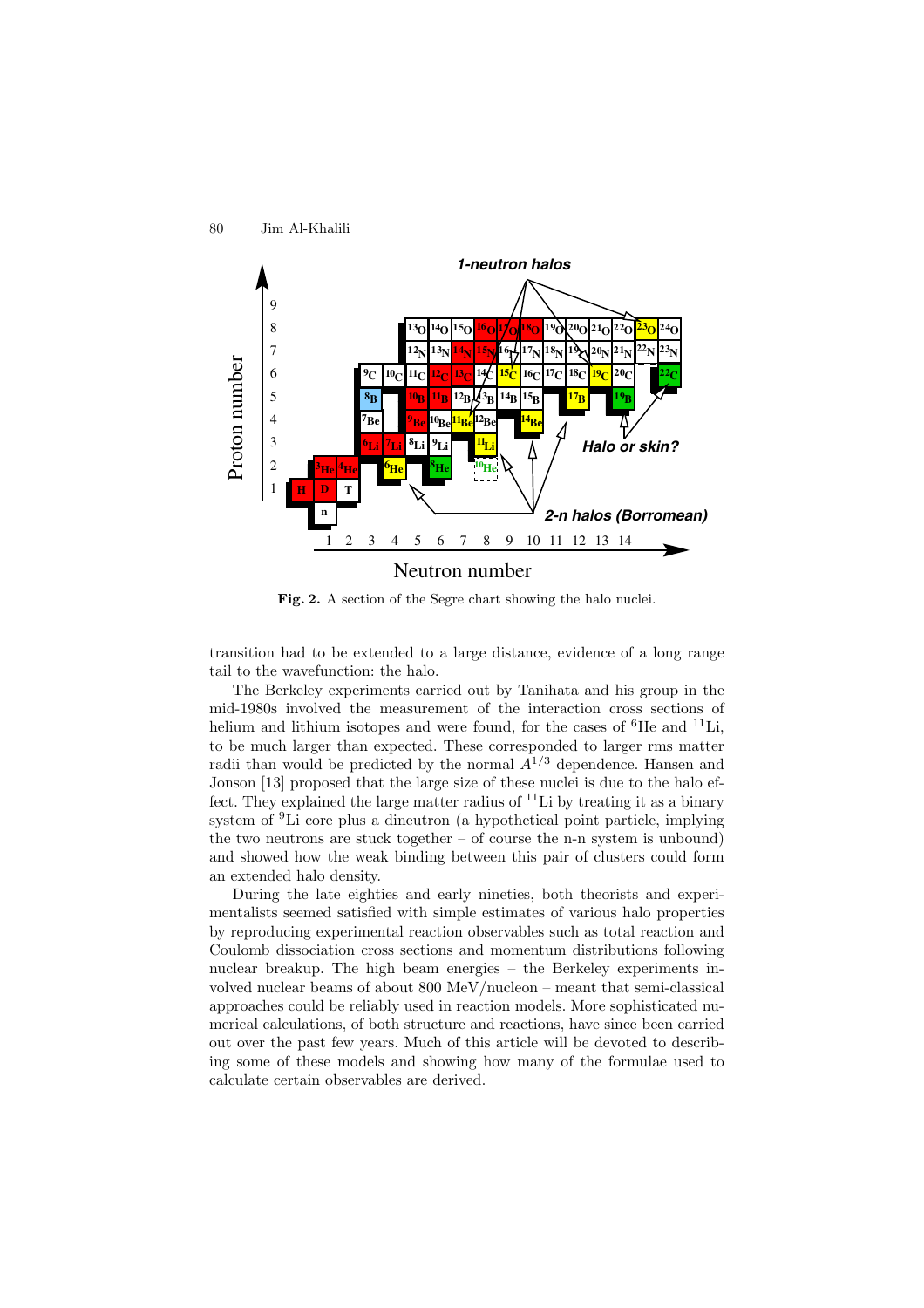## **2 Structure Models**

#### **2.1 Two-Body Systems**

Many of the general features of one-neutron halo nuclei can be studied using a simple 2-body (cluster) model of  $\text{core} + \text{valence}$  neutron bound by a short range potential. If the internal degrees of freedom of the nucleons in the core are decoupled from that of the single remaining valence neutron then we can simplify the many-body nuclear wavefunction,

$$
\Phi_A \approx \phi_{\rm core}(\xi) \,\psi(\vec{r}) \;, \tag{1}
$$

where  $\xi$  denotes the core's intrinsic coordinates and  $\psi(\vec{r})$  is the bound state wavefunction of relative motion of core and valence neutron. One of the criteria for a halo state to exist is if the total probability for the neutrons to be found outside the range of the potential is greater than the corresponding probability within the potential (i.e. the neutron is most likely to be found beyond the reach of the potential that is binding it to the core). Outside the potential, the wavefunction has a simple Yukawa form

$$
\psi(r) = N \frac{e^{-\kappa r}}{\kappa r} \;, \tag{2}
$$

which describes its asymptotic behaviour and depends only on the binding (or 'separation') energy of the neutron via

$$
\kappa = \frac{\sqrt{2\mu S_n}}{\hbar} \;, \tag{3}
$$

where  $\mu$  is the reduced mass of the core-neutron system and  $S_n$  is the separation energy. Clearly, the closer  $S_n$  is to zero, the slower the wavefunction falls to zero (see Fig. 3).

For halo nuclei, therefore, the dominant part of the wavefunction lies outside the potential and most of the physics comes from the behaviour of its tail. Indeed, its properties depend little on the shape of the potential. The mean square radius of such a wavefunction is thus

$$
\langle r^2 \rangle = \frac{\int r^4 dr \left( e^{-\kappa r} / \kappa r \right)^2}{\int r^2 dr \left( e^{-\kappa r} / \kappa r \right)^2} = \frac{\hbar^2}{4\mu S_n} \ . \tag{4}
$$

That is, the rms radius of the halo is inversely proportional to the square root of the separation energy. Such a diverging radius as the separation energy tends to zero is only true for orbital angular momenta  $\ell = 0, 1$ . This explains why halo states require low relative angular momentum for the valence particle, as well as weak binding. For  $\ell \geq 2$  the radius converges with decreasing separation energy since the centrifugal barrier pushes the bound state into the potential. Necessary and sufficient conditions for the formation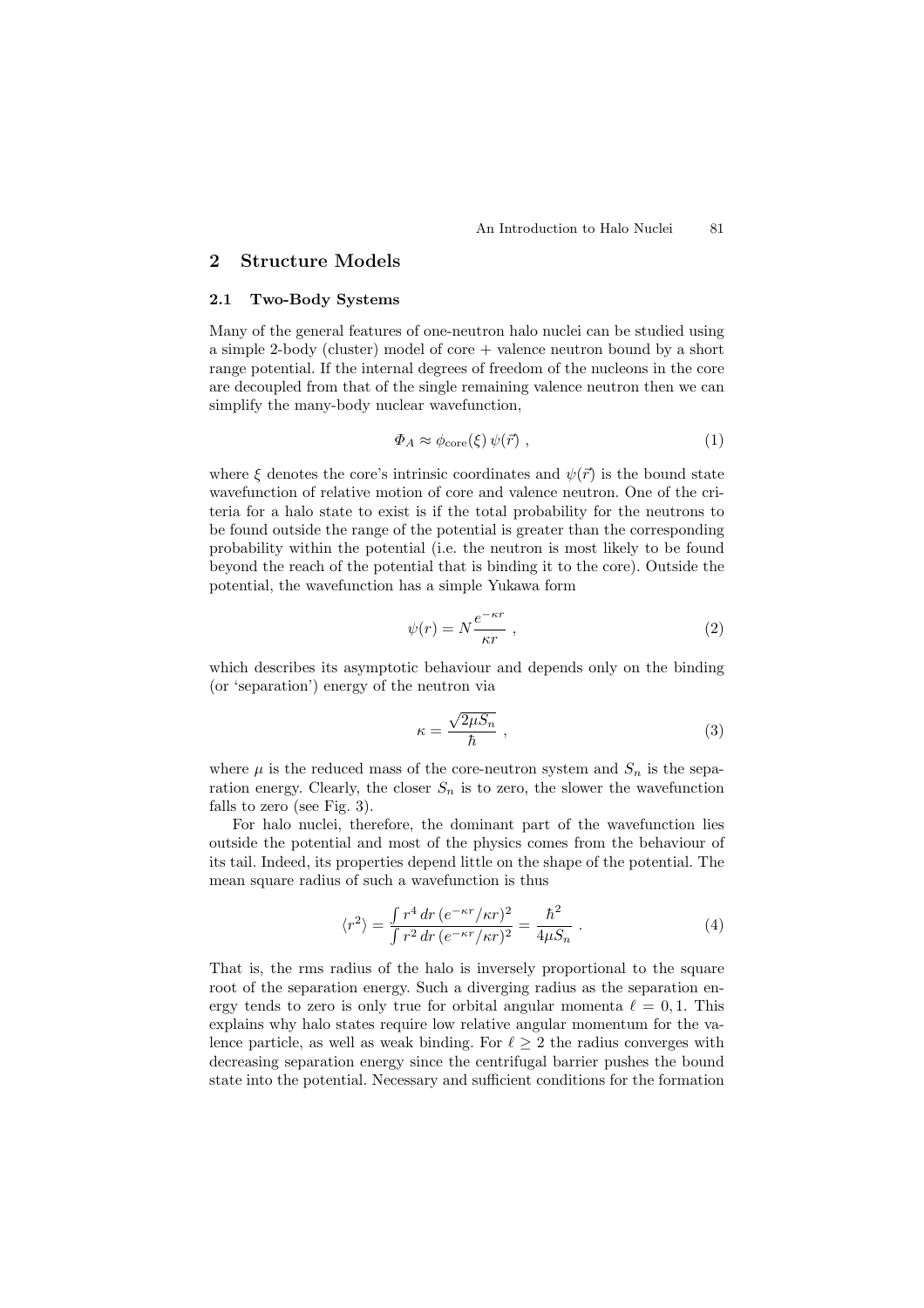

**Fig. 3.** A plot of the matter radii of isotopes of He, Li and Be as predicted by reaction cross section measurements and deduced from Glauber model calculations [17,18]

of a halo have been investigated [19] and universal scaling plots that relate radii to binding energies can be used to evaluate possible halo candidates [20].

Quite realistic wavefunctions for one-neutron halo nuclei such as  ${}^{11}Be$ can be modelled by solving the 2-body bound state problem with a Woods-Saxon binding potential of appropriate geometry and with the depth chosen to produce the correct separation energy.

An obvious question is whether a halo is assumed to have formed whenever the last valence neutron is weakly bound (one MeV or less) and in a relative s or p state. Clearly, while examples of ground state nuclides with this feature are rare, there must be many examples of excited state just below threshold that have this feature. Many such states are unlikely, however, to represent clear halo signatures due to the high density of states in those regions. The core is unlikely to be tightly bound, inert and with internal degrees of freedom decoupled from the valence neutron. There are likely to be exceptions to this of course and one possible candidate is the 2<sup>−</sup> state in <sup>10</sup>Be, which can be described roughly as an s-wave neutron bound by just  $0.5 \text{ MeV}$  to a  $^9\text{Be}$  core. Whether the core is mainly in its ground state is questionable however.

Such simple models of one-neutron halo nuclei in terms of the neutron's single particle wavefunction are often not accurate enough to account for the physics that can now be accurately measured experimentally. Instead, one must go beyond this picture in which the core remains inert and in its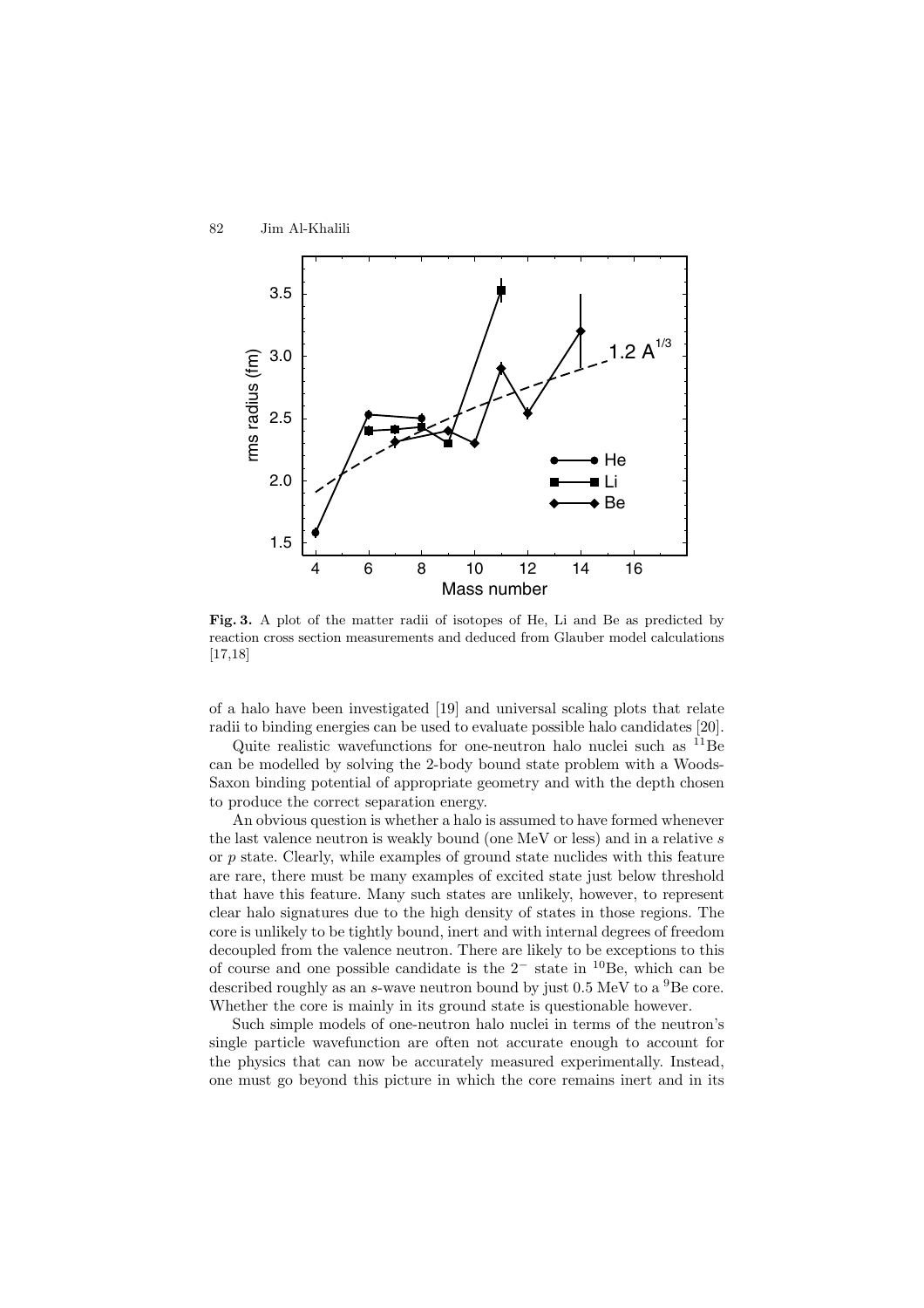ground state. It is well accepted for instance that the loosely bound neutron in the  $1/2^+$  ground state of <sup>11</sup>Be is mainly in an  $s_{1/2}$  state, but there is also a significant core excited <sup>10</sup>Be(2<sup>+</sup>) component coupled to a  $d_{5/2}$  neutron. Similar results are found in many other halo and exotic light nuclei.

We will deal in the next section with two-neutron halos, which have rather special features that deserve theoretical investigation. However, we end this section by considering briefly whether multineutron halos can exist. The difference in Fermi energies between neutrons and protons in nuclei leads to a more extended neutron density distribution than that of the protons. This difference is called the neutron skin and is a feature of most heavy nuclei. However, in such nuclei the neutron distribution has the same bulk and surface features (diffuseness) as the proton distribution. This is quite different to the halo, which is characterised by its long range and dilute nature. An example of a nucleus with features that are on the boundary between a halo and a skin is <sup>8</sup>He. This nucleus is well-described as an alpha core plus four valence neutrons. While it has a similar matter radius to its halo sister,  ${}^{6}$ He, its valence neutron distribution does not extend out so far. It has therefore been remarked that, while  ${}^{8}$ He is not a halo system, it is surrounded by such a thick neutron skin that it is akin to a mouse with the skin of an elephant. Clearly, the more valence neutrons there are outside the core, the more strongly their mutual attraction will hold them together, preventing a dramatic halo from forming.

### **2.2 Three-Body Systems – The Borromeans**

Two-neutron halo nuclei, such as  ${}^{6}$ He and  ${}^{11}$ Li have the remarkable property that none of their two-body subsystems are bound. Thus, <sup>6</sup>He can be modelled as a bound three-body  $\alpha + n + n$  system despite there being no bound states of  $\alpha + n$  (<sup>5</sup>He) or  $n+n$  (the dineutron). Such nuclei have been dubbed 'Borromean' [21] and their wavefunctions require rather special asymptotic features to account for this behaviour.

The relative motion of the core and two neutrons is defined in terms of the Jacobi coordinates  $(\vec{x}, \vec{y})$  as in Fig. 5. An extention of the one-neutron halo case suggests we can once again simplify the full many-body wavefunction by writing

$$
\Phi_A \approx \phi_{\rm core}(\xi) \,\psi(\vec{x}, \vec{y}) \;, \tag{5}
$$

where the relative wavefunction,  $\psi$ , is a solution of a three-body Schrödinger equation. While it is a non-trivial problem to calculate  $\psi$ , we can nevertheless reduce this 6-D equation to a one-dimensional 'radial' equation using hyperspherical coordinates  $(\rho, \alpha, \theta_x, \varphi_x, \theta_y, \varphi_y)$  where  $\rho = x^2 + y^2$  is the *hyperradius* and  $\alpha = \tan^{-1}(x/y)$  is the hyperangle. Just as the 3-D equation describing the hydrogen atom (a 2-body system) is reduced to a radial one by separating out the angular dependence as spherical harmonics (eigenfunctions of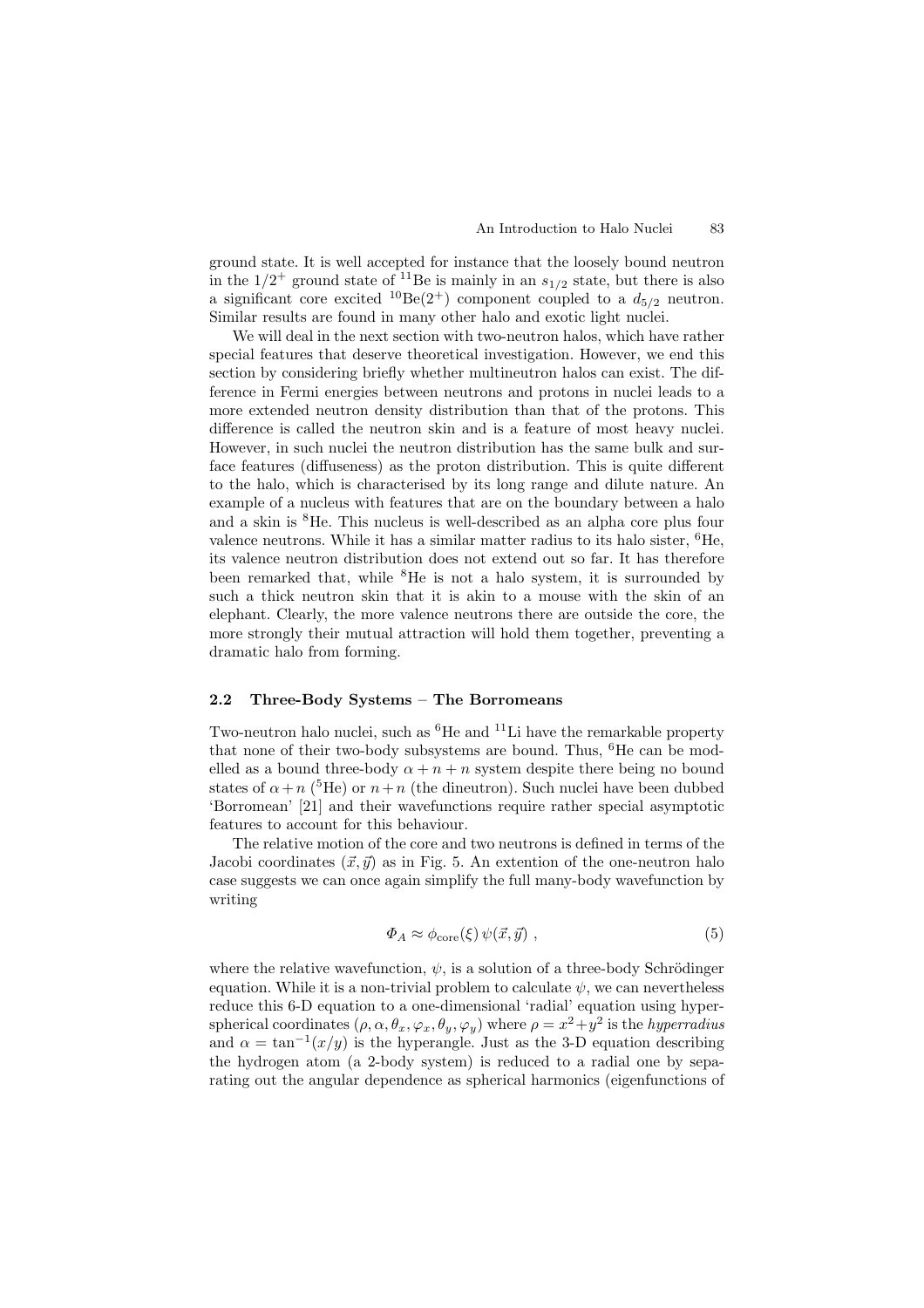

**Fig. 4.** The dependence of the wavefunction tail of a particle bound inside a square well potential on separation energy (the distance from the top of the well).

the angular momentum operator), we can again reach a 1-D equation in  $\rho$ by separating out all angular dependence within 'hyperspherical harmonics' [21]. Outside the range of the potential, the radial equation has the form

$$
\left(-\frac{d^2}{d\rho^2} + \frac{(K+3/2)(K+5/2)}{\rho^2} - \frac{2mE}{\hbar^2}\right)\chi(\rho) = 0 ,\qquad (6)
$$

where the new quantum number K is called the *hypermoment* and is the three-body extension of the orbital angular momentum quantum number. However, an important difference between this and the two-body case is that even for  $K = 0$  (corresponding to relative s-waves between the two neutrons and between their centre of mass and the core) there is still a non-zero effective centrifugal barrier. The asymptotic behaviour of the 'radial' wavefunction is now of the form

$$
\chi(\rho) \sim \frac{e^{-\kappa \rho}}{\rho^{5/2}} \;, \tag{7}
$$

which is a generalisation of the Yukawa form (2) for the case of three-body asymptotics, where here  $\kappa = \sqrt{2mS_{2n}}/\hbar$  involving the nucleon mass m and the two-neutron separation energy  $S_{2n}$ . Note here that we do not talk of the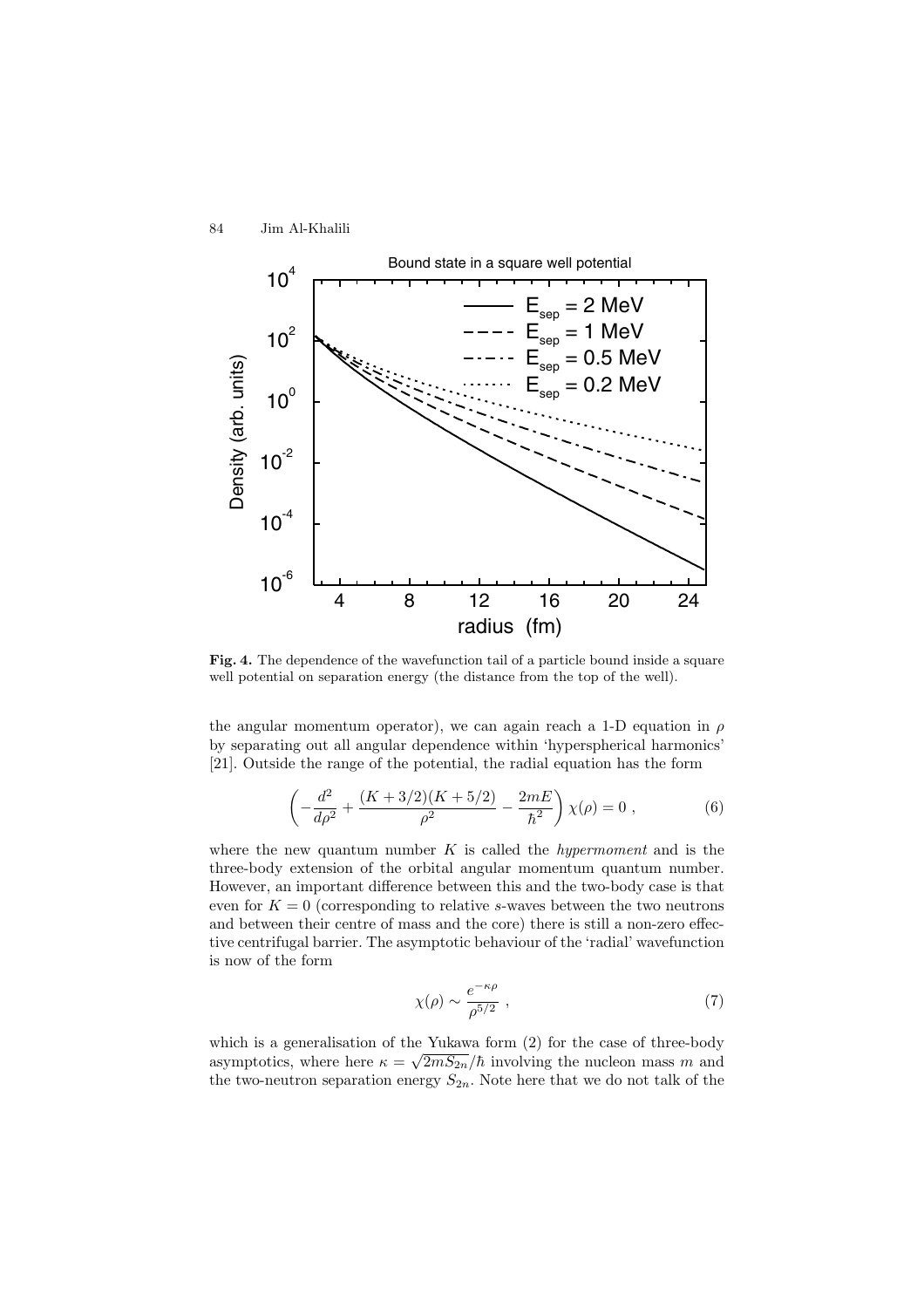separation energy for a single neutron since the Borromean nature of such systems means that if one of the halo neutrons is removed, the other will also 'fall off'.

The hyperradius,  $\rho$ , provides a useful measure of the extent of the halo for the case of Borromean nuclei since it depends on the magnitudes of both Jacobi coordinates. The overall matter radius of such systems is defined as

$$
\langle r^2 \rangle = \frac{1}{A} \left( (A - 2) \langle r^2 \rangle_{\text{core}} + \langle \rho^2 \rangle \right) , \qquad (8)
$$

where  $\langle r^2 \rangle_{\text{core}}$  is the intrinsic mean square radius of the core. A typical example with numbers is  ${}^{11}$ Li: the radius of  ${}^{9}$ Li is 2.3 fm while the root mean square hyperradius, describing the relative motion of the valence neutrons relative to the core, is about 9 fm. Together, these give a mass-weighted overall radius for  $^{11}$ Li of about 3.5 fm.

It is of course questionable whether the above approach is a sensible way of defining the size of a halo nucleus. No one would suggest that the size of an atom be defined as the mass weighted sum of the sizes of its electron cloud and its nucleus. This is why many popular accounts of halo nuclei describe  $11$ Li as being the same size as a lead nucleus rather than, say,  $48$ Ca, which also has a radius of about 3.5 fm.

A number of elaborate techniques have been used to calculate the threebody wavefunctions of Borromean nuclei [21–26]. Such approaches assumed two-body pairwise potentials between the three constituents. It is important to treat the three-body asymptotic behaviour of the wavefunctions correctly in order to reproduce the basic features of these nuclei as well as the various reaction observables described in the next section.

#### **2.3 Microscopic Models**

Of course, projecting the full many-body wavefunction onto two- or threebody model spaces as was done in (1) and (5) is just an approximation. The few-body models of the structure of halo nuclei suffer from several shortcomings, namely that antisymmetrisation is often treated only approximately and that excitation and polarisation effects of the core are often ignored, although a number of studies are in progress to improve on these deficiencies. In favour of such cluster models of course is that the important few-body dynamics and asymptotics are included correctly. A number of studies are currently developing fully microscopic (*ab initio*) structure models. These are fully antisymmetric, start from a realistic NN interaction and can even include 3-body forces. The standard shell model fails to describe many of the essential features of halo nuclei (although it has proved to be of importance in providing spectroscopic information on a number of exotic nuclei) and many theorists acknowledge that there is a real need to go beyond the conventional shell model. For instance, the Continuum Shell Model and Gamow Shell Model [27] are showing promising early results. For very light systems,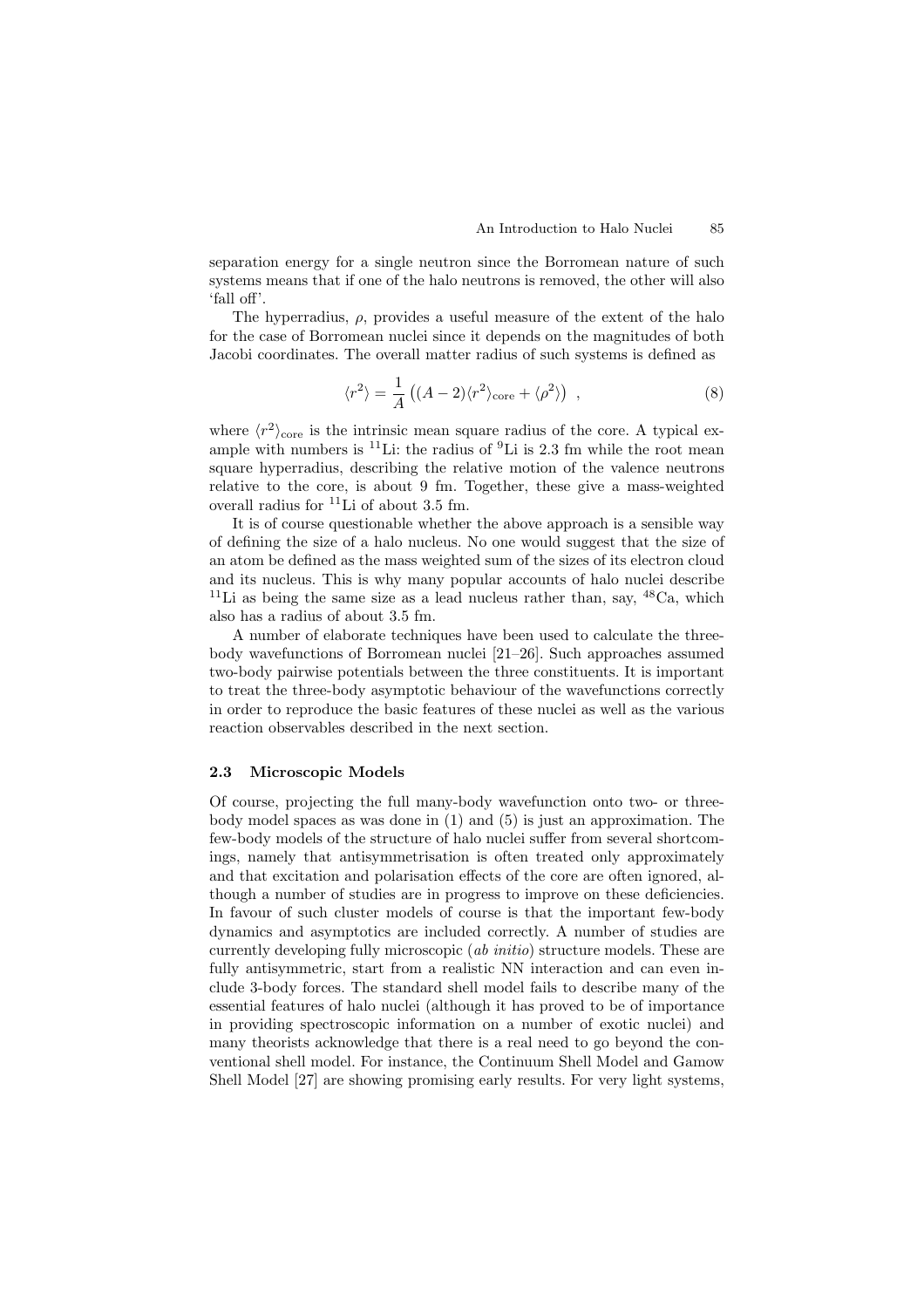progress is being made with the No-Core Shell Model [28], and the hope is that there will be a convergence of these two methods. But will they be able to predict a matter radius for  $^{11}$ Li of 3.5 fm?

The acknowledged front runner among such *ab initio* microscopic structure models is the Greens Function Monte Carlo method (GMC) [29]. This approach involves calculating an approximate A-body wavefunction using the variational Monte Carlo method then using Greens function projection methods to obtain the desired bound state wavefunction. To date, the GMC method has been applied to describe the bound states of nuclei up to  $A = 12$ , including the halo states. However, it will have problems going to systems any higher in mass.

Another promising approach is the Coupled Cluster Method [30]. This has been used widely in a number of other fields such as chemistry and atomic and condensed matter physics and has only recently been applied seriously to nuclear structure. While still in its early stages, it has been tested successfully against GMC for <sup>4</sup>He. Its supporters are hopeful that it will be more successful in reaching heavier dripline nuclei than GMC.

No more will be said about such sophisticated methods here and the interested reader, as always, is directed to the listed references for further details.

## **3 Reaction Models**

While there are many ways of probing the structure of nuclei through observing how they decay – and much has been learnt about halo nuclei from beta decay studies – I will focus here on nuclear reaction studies, which is the main activity in the field. It must be stressed that since halo nuclei are shortlived (less than a second) they cannot be used as a nuclear target. Instead they must form the beam that interacts with a stable target. Of course the physics is still the same and we can think of the reaction as taking place in 'inverse kinematics'.

During the late eighties and early nineties, both theorists and experimentalists seemed satisfied with quick and dirty estimates of various halo properties by reproducing experimental reaction observables, such as total reaction and Coulomb dissociation cross sections and momentum distributions following nuclear breakup. For instance, the rms matter radii were deduced by comparing calculated reaction cross sections with experimentally measured interactions cross sections [for such loosely-bound systems, these two quantities are essentially equal]. The high beam energies meant that semi-classical approaches, such as the Glauber model [31], could be reliably used. It will be shown later on how many useful formulae for reaction observables can be derived starting from the Glauber model, but it is worth pointing out that the basic expression for the total reaction cross section was around long before Glauber's work in the late 1950s and can be traced back to Hans Bethe in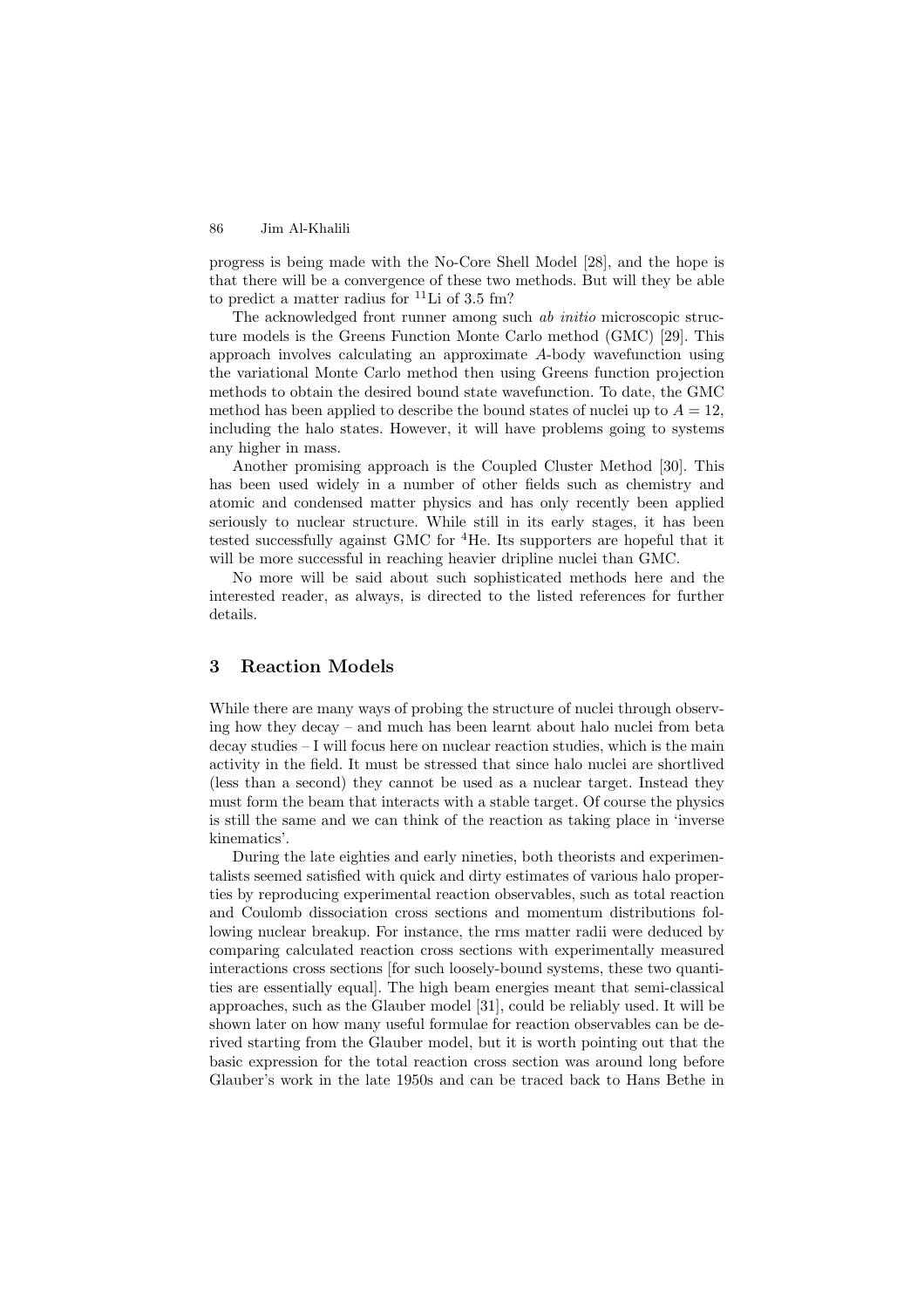1940. It relies on a simple geometric picture of the reaction process in which the target presents a circular disc blocking the path of the projectile. The reaction cross section is then an integral over impact parameter

$$
\sigma_R = 2\pi \int_0^\infty b \, db \left(1 - T(b)\right) \tag{9}
$$

where  $T(b)$  is the probability of transmission (or the 'transparency'). It is this quantity that, in more sophisticated approaches, contains information about the density distributions of halo projectile and target nuclei. In fact, if one were to assume simple Gaussian density distributions for both nuclei, then an analytical expression can be evaluated for the reaction cross section [32]. The rms matter radius thus enters through the Gaussian parameter in the density. Such an analysis was used widely in the early work on halo nuclei and the deduced radii were known as 'experimental' ones on the assumption that the calculated reaction cross section was model independent. It has since been shown that this is not correct since the densities of halo nuclei are far from Gaussian shaped.

The momentum distribution of the fragments, following nuclear breakup of the halo projectile, was another observable analysed within a simple semiclassical (geometric) picture. By assuming that the target nucleus represented a fully absorptive black disk, then making a Serber (or sudden) approximation [33,34] (in which it is assumed that the surviving – non-absorbed – fragment continues with the same velocity as that of the incident beam) and neglecting any reaction mechanisms or final state interactions, it could be shown that the momentum distribution of the fragments was a good approximation to the momentum distribution of those clusters in the initial bound nucleus. The ground state wavefunction of the halo nucleus is thus just the Fourier Transform of the measured momentum distribution. Indeed the narrow distributions that were found for many of the halo candidates was confirmation of their large spatial extent.

It is indeed easy to show that, for a Yukawa wavefunction of the form of (2), its Fourier Transform gives a longitudinal momentum distribution of the (Breit-Wigner) form

$$
\frac{d\sigma}{dp_{\parallel}} \propto \frac{1}{p^2 + \kappa^2} \,, \tag{10}
$$

where  $\kappa$  was defined in (3). Clearly, the smaller the separation energy, and thus the smaller  $\kappa$  is, the narrower the momentum distribution. Figure 5 shows momentum distributions for a range of light nuclei. It is easy to spot those that have an extended spatial distribution due to a halo.

But of course, such simplistic models can only tell us basic information, and we need to work harder. In particular, in modelling reactions involving halo nuclei, it is important to note that the few-body correlations that are built into these structure models have to be retained. An important consideration in the study of reactions with halo nuclei is that they are easily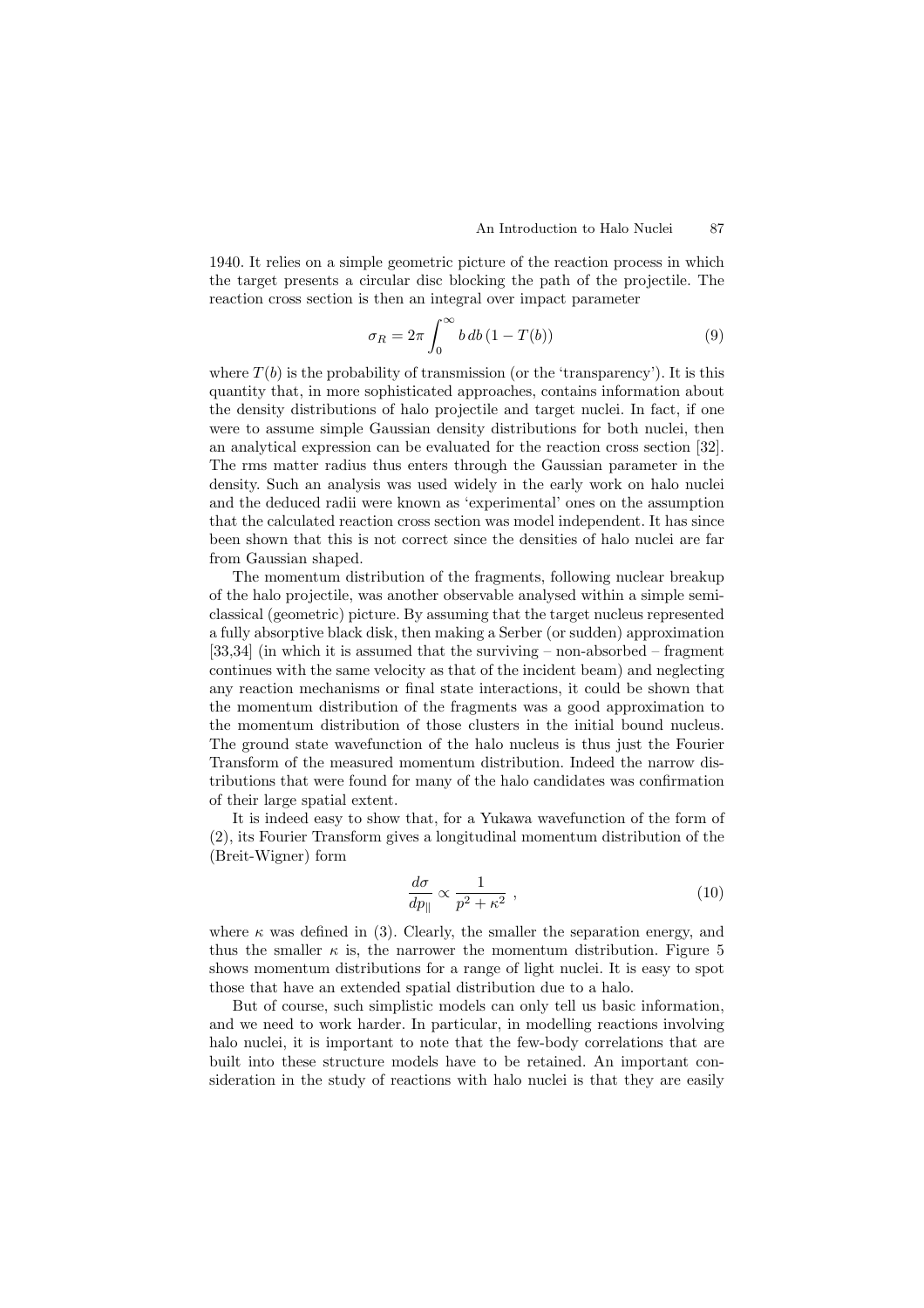

**Fig. 5.** Top: The Jacobi vectors of a three-body system. Bottom: A correlation density plot of the ground state of <sup>6</sup>He against the two Jacobi coordinates.

broken up in the nuclear and Coulomb fields of the target nucleus. Therefore, excitations of the halo nucleus into the continuum must be included in the reaction model. Such intermediate state coupling rules out 'one-step' models such as DWBA for many reactions of interest. It has been shown that any reliable reaction model must also take into account the few-body nature of these nuclei.

In parallel with advances in developing few-body structure models, therefore, theorists also developed few-body reaction models. At high (fragmentation) energies at which many of the experiments have been performed, a number of simplifying assumptions can be made to make the calculation of the reaction observables both tractable and transparent.

The most precise method of dealing with this problem is to map the continuum onto a discrete square-integrable basis that is orthogonal to the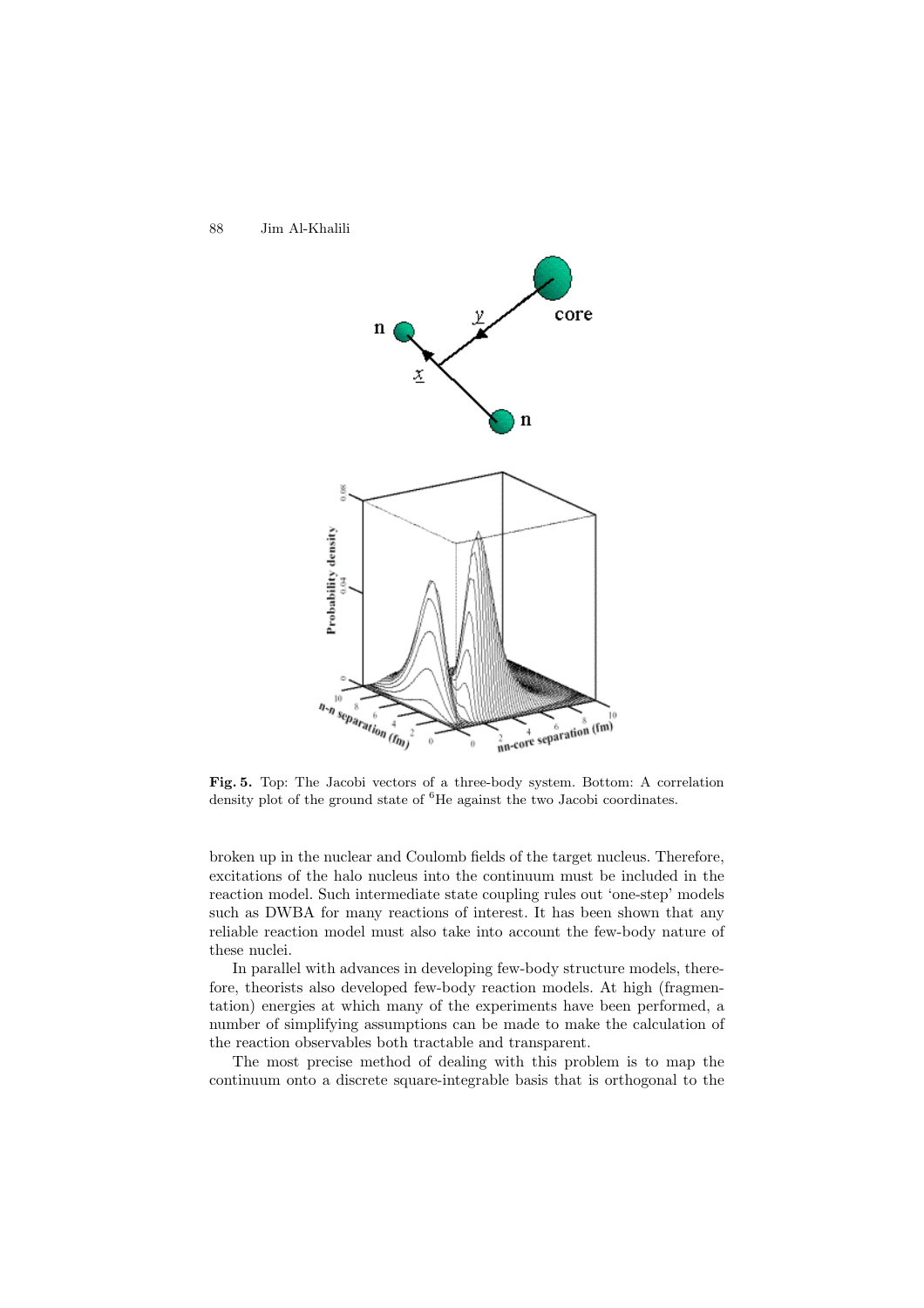

**Fig. 6.** The lngitudinal momentum distributions for the core fragments following single neutron removal from a range of neutron-rich nuclides on a carbon target [35]. The narrow the distribution, the larger the size of the nucleus.

bound states. This amounts to "chopping up" the continuum into energy bins that act as effective discrete excited states of the projectile and allows the problem to be solved within a (finite number of) coupled channels approach. This is the so called coupled discretised continuum channels (CDCC) method [36,37] that will be introduced in Sect. 4.6.

Another common approach is to make use of the adiabatic, or 'sudden', approximation [38] whereby it is assumed that the interaction time between the projectile and target is sufficiently short that the halo degrees of freedom can be regarded as frozen. This will be discussed in more depth in Sect. 3.7.

The most successful few-body approach for calculating probabilities and cross sections for a range of reactions involving halo nuclei has been based on Glauber's multiple scattering diffraction theory for composite systems [31, 39]. This model requires making an eikonal assumption in addition to the sudden approximation. This will be discussed in more detail next.

Few-body reactions at lower incident energies are far more difficult to treat consistently. Not only do nuclear and Coulomb interactions need to be treated within the same model to account correctly for interference effects, but multistep processes are even more important than at higher energies. An advantage of the CDCC method is its applicability at low energies where approximation schemes used in many other few-body approaches break down.

#### **3.1 The Glauber Model**

The theoretical study of scattering and reactions involving halo nuclei at the relatively high fragmentation beam energies at which so many of the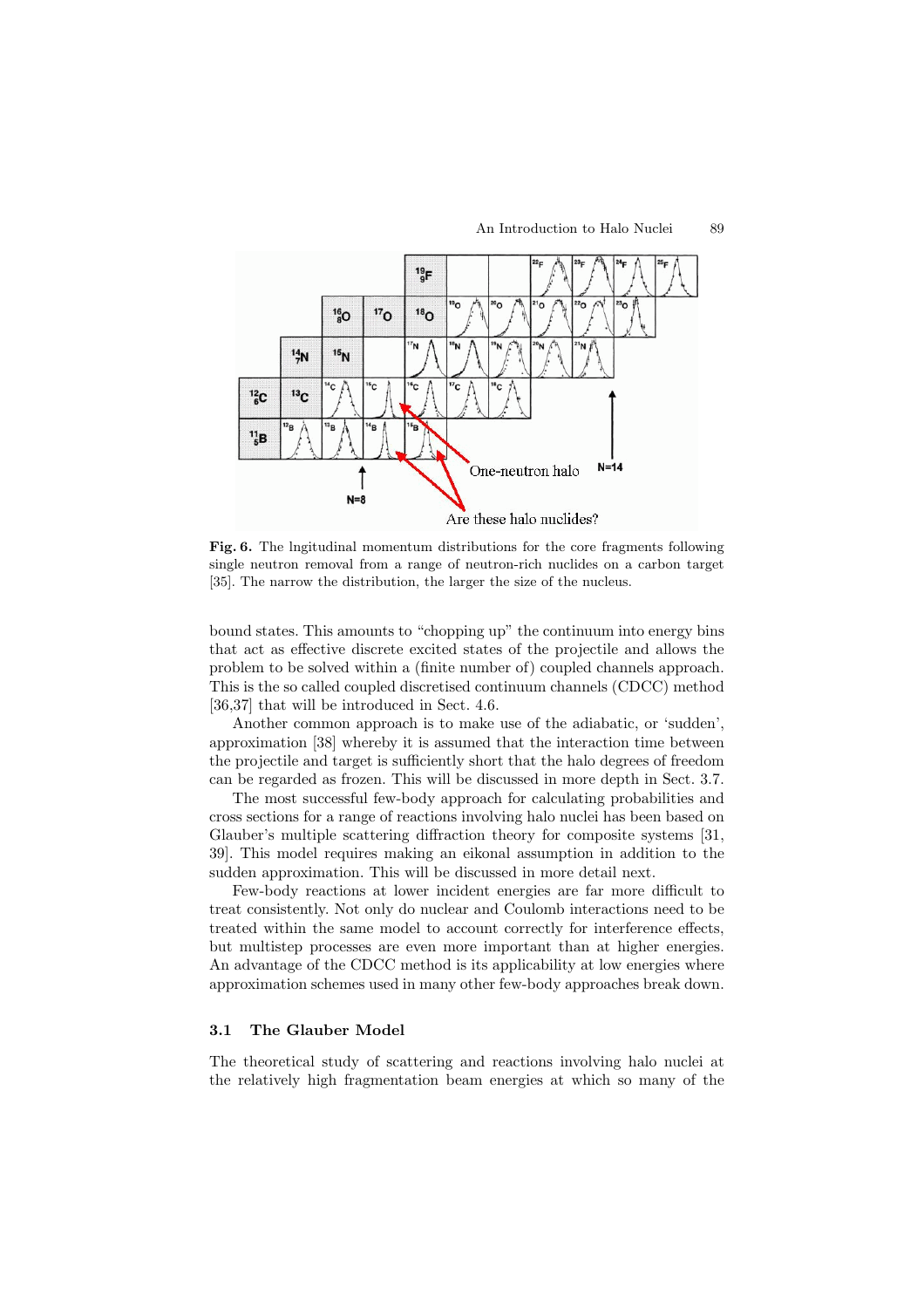experiments have been conducted has led to a renaissance of a number of semi-classical reaction models. In particular, the Glauber model, which was first applied to nuclear scattering in the late 1950s, provides a remarkably simple framework for calculating various important observables arising from experiments involving loosely-bound projectiles such as halo nuclei. Its central assumption is the eikonal approximation: that the projectile travels along a definite straight line trajectory through the field of the target nucleus allows for the derivation of a number of crucial yet simple cross section formulae. It forms the basis for the reaction cross section expression that was used to analyse the early interaction cross section measurements which confirmed the large halo size. Later, a few-body generalisation of the Glauber model was used to provide a more accurate prediction for this size, and provided the first realistic calculation - one that included the important few-body structure information of the halo - of elastic scattering angular distributions for a number of nuclei such as  ${}^{6}$ He,  ${}^{8}$ He,  ${}^{11}$ Be,  ${}^{11}$ Li and  ${}^{14}$ Be. Even today, it is such an important tool in reaction theory studies that it is worth discussing in some detail.

Let us first examine conditions for the validity of the eikonal approximation. Consider the scattering of a point particle from a potential with strength  $V_0$  and range a. We can define a quantity  $\tau_1$  as the time spent by the projectile in the interaction region:

$$
\tau_1 = \frac{a}{v} \,,\tag{11}
$$

where  $v = \hbar k/m$  is the classical velocity of the projectile. Also,

$$
\tau_2 = \frac{\hbar}{|V_0|} \;, \tag{12}
$$

is the time necessary for the scattering potential to have a significant effect on the projectile. The ratio of these two times, a 'coupling parameter', is thus

$$
\frac{\tau_1}{\tau_2} = \frac{|V_0|a}{\hbar v} \tag{13}
$$

We therefore have two simple limits of this coupling parameter:

1) 
$$
\frac{\tau_1}{\tau_2} \ll 1 \Rightarrow
$$
 weak coupling limit (Born condition)  
2)  $\frac{\tau_1}{\tau_2} \gg 1 \Rightarrow$  strong coupling limit (WKB condition) . (14)

In addition to these two limits, another way of distinguishing between the Born and WKB approximations is to think of the former as describing the scattering of waves (wavelike nature of projectile) whereas the latter describes particle scattering and is semi-classical in the sense of the projectile following a definite path or trajectory.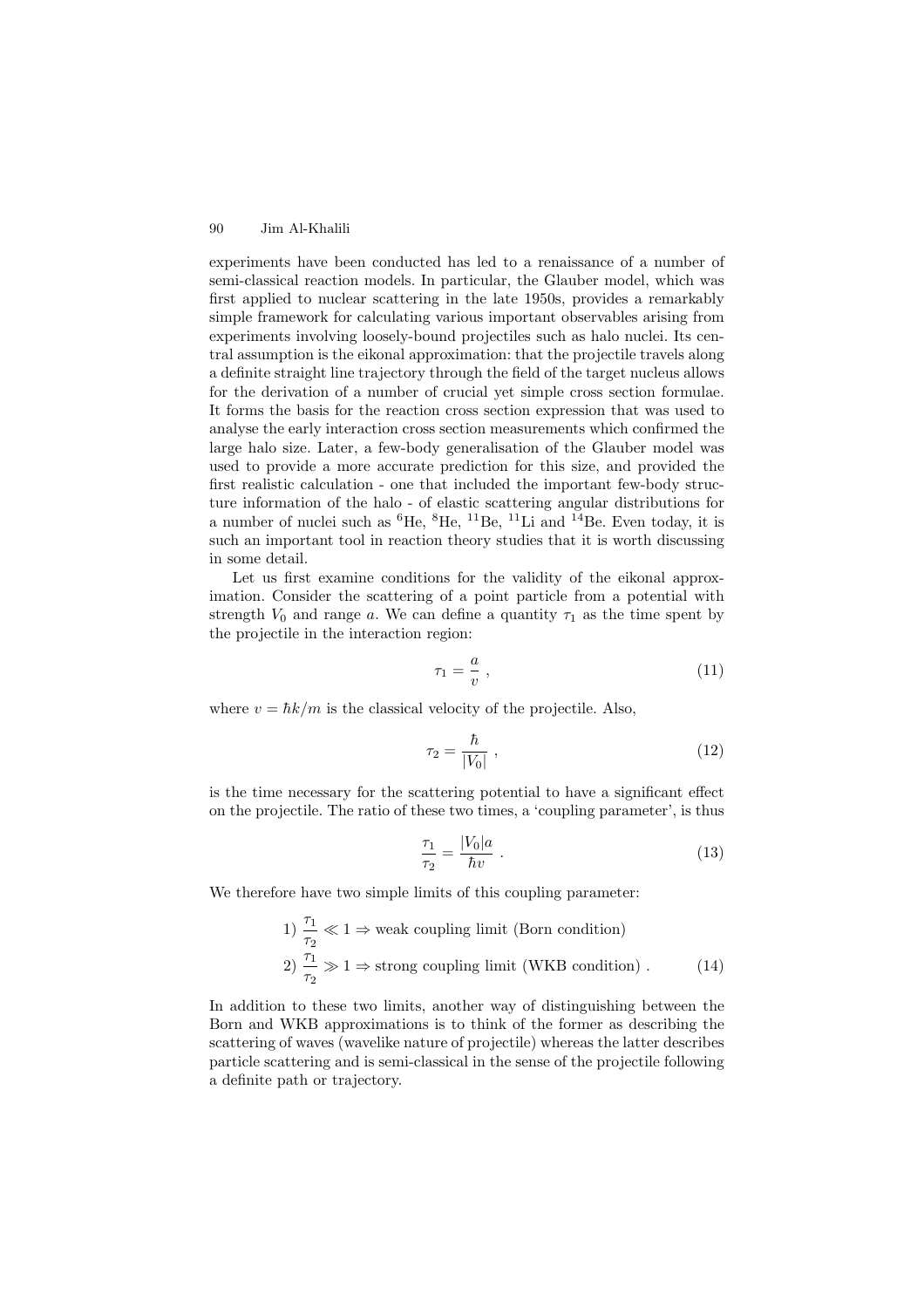So what does the eikonal picture suggest? In common with other semiclassical approaches, the eikonal method is useful when the wavelength of the incident particle is short compared with the distance over which the potential varies appreciably. This short wavelength condition is expressed in terms of the incident wave number,  $k$ , and the range of the interaction,  $a$ , such that

$$
ka \gg 1. \tag{15}
$$

However, unlike the short wavelength WKB approximation, the eikonal approximation also requires high scattering energies, such that

$$
E \gg |V_0| \ . \tag{16}
$$

It is helpful to re-express the coupling parameter of (13) in terms of these two conditions noting that we can write  $\hbar v = \hbar^2 k / m = 2E/k$ . Thus

$$
\frac{\tau_1}{\tau_2} = \frac{|V_0|}{E} \times \frac{ka}{2} \tag{17}
$$

So while the eikonal approximation holds when the first factor is small and the second factor large, it says nothing about their product! In that sense, the eikonal approximation spans both the Born and WKB limits and contains elements of both. In practice, and when  $V$  is complex, the high energy condition is not critical and the eikonal approximation works well even when  $E \approx |V_0|$  provided the first condition, (15), holds and we restrict ourselves to forward angle scattering. The reason for this is simple: a short range absorptive part to the scattering potential removes flux from the interior (small impact parameters) where the magnitude of the potential is large.

Since the potential varies slowly on the length scale of the incident wavelength, it is reasonable to extract the free incident plane wave from the scattering wave function as a factor, i.e.

$$
\psi(\vec{R}) = e^{i\vec{k}\cdot\vec{R}}\,\omega(\vec{R})\,,\tag{18}
$$

where  $\omega(\vec{R})$  is a modulating function and  $\vec{R}$  is the projectile-target separation vector. The eikonal approximation can be derived starting from either the Schrödinger equation or the Lippmann-Schwinger equation. Here we follow the first approach. The scattering wave function of (18) is substituted in the Schrödinger equation

$$
\left[\nabla_R^2 + k^2 - \frac{2\mu}{\hbar^2}V\right] e^{i\vec{k}\cdot\vec{R}} \omega(\vec{R}) = 0 , \qquad (19)
$$

where  $\mu$  is the reduced mass. Using the eikonal conditions of (15) and (16) and with the coordinate z-axis along the incident wave vector  $\vec{k}$ , (19) reduces to the first order equation for  $\omega$ 

$$
\frac{\partial \omega}{\partial z} = -\frac{i\mu}{\hbar^2 k} V \omega . \tag{20}
$$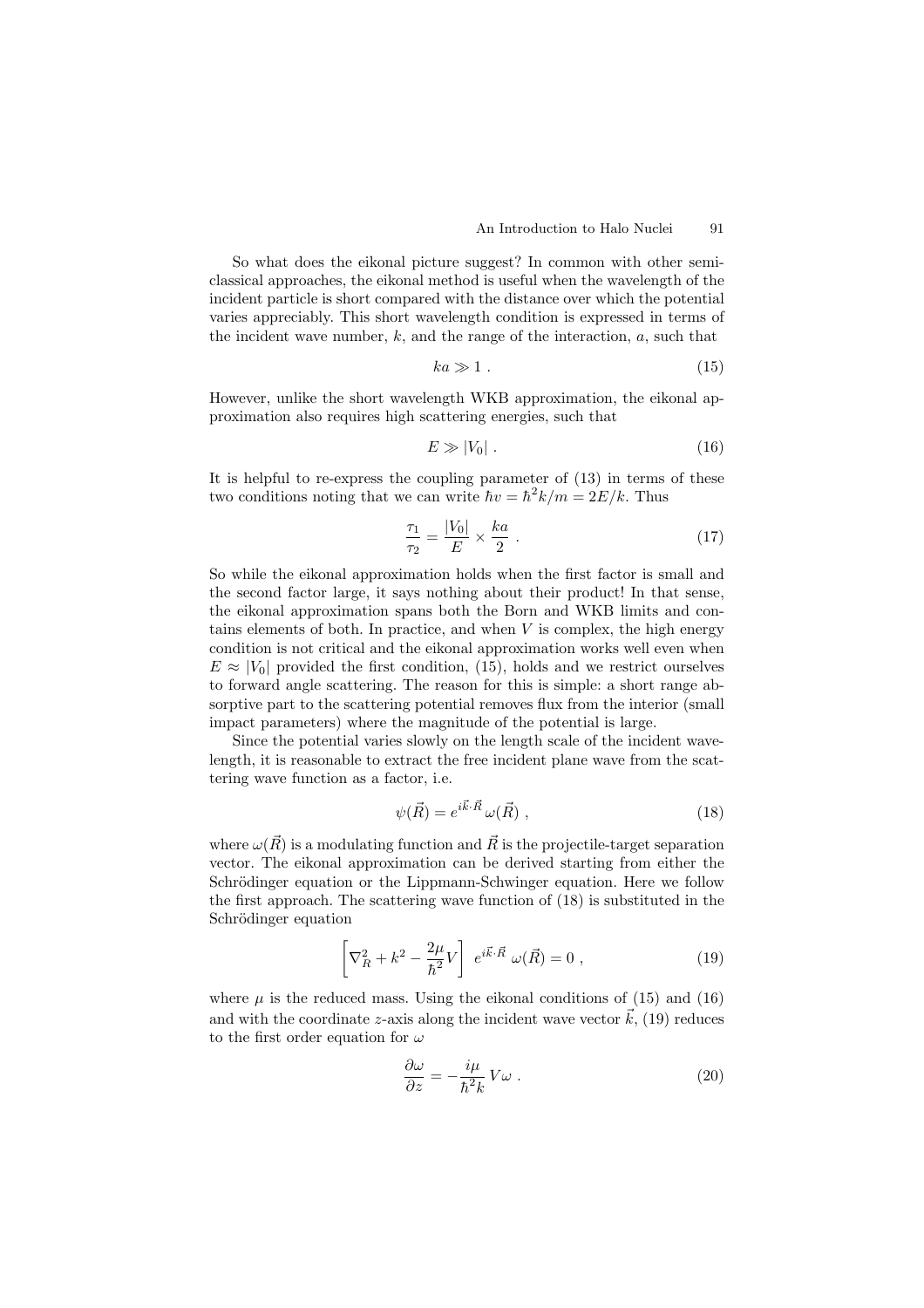The solution of this equation, with the incident wave boundary condition requirement that  $\omega(z \to -\infty) = 1$ , is

$$
\omega(\vec{R}) = \exp\left\{-\frac{i\mu}{\hbar^2 k} \int_{-\infty}^z V(x, y, z') dz'\right\},\tag{21}
$$

and yields the eikonal approximation to the wave function

$$
\psi^{eik}(\vec{R}) = \exp\left\{i\vec{k}\cdot\vec{R} - \frac{i}{\hbar v}\int_{-\infty}^{z} V(x, y, z')dz'\right\},\tag{22}
$$

Thus, the modulating function introduces a modification to the phase of the incident plane wave that involves an integration along the direction of the incident beam and, as such, assumes that the effects of  $V$  are accurately accounted for by assuming the projectile traverses a straight line path. The eikonal method is therefore more accurate at forward scattering angles.

The scattering wavefunction of (22) has incorrect asymptotics since it does not look like incident plane wave plus outgoing spherical wave at  $R \to \infty$ . So, to calculate amplitudes and observables, it can only be used within a transition amplitude. For two-body elastic scattering via a central potential  $V(R)$  the transition amplitude is

$$
T(\vec{k}, \vec{k'}) = \langle \vec{k'} | V | \psi_{\vec{k}}^{eik} \rangle . \tag{23}
$$

This leads to the well-known form of the scattering amplitude

$$
f(\theta) = -iK_0 \int_0^\infty b \, db \, J_0(qb) \left[ S_0(b) - 1 \right] \,, \tag{24}
$$

where  $q = 2k \sin(\theta/2)$ ,  $\theta$  is the cm scattering angle and  $S_0(b) = \exp[i\chi(b)]$ is the eikonal elastic S-matrix element at impact parameter b. The eikonal phase shift function,  $\chi(b)$ , is defined as

$$
\chi(b) = -\frac{1}{\hbar v} \int_{-\infty}^{\infty} V(R) dz . \qquad (25)
$$

In order to apply the Glauber model to reactions involving composite projectiles such as halo nuclei, we generalise the eikonal approach to what is called the Few-Body Glauber (FBG) model.

The FBG scattering amplitude, for a collision that takes a composite  $n$ body projectile from an initial state  $\phi_0^{(n)}$  to a final state  $\phi_\alpha^{(n)}$ , can be derived following the same steps as those in the two-body (point particle projectile) case. The post form transition amplitude is

$$
T(\vec{K}_{\alpha}) = \langle \phi_{\alpha}^{(n)} e^{i\vec{K}_{\alpha} \cdot \vec{R}} | U(\{\vec{R}_j\}) | \Psi_{\vec{K}_0}^{eik} \rangle, \tag{26}
$$

where  $U$  is the sum of projectile constituent-target interactions

$$
U(\vec{R}_1, \cdots, \vec{R}_n) = \sum_{j=1}^n V_{jT}(\vec{R}_j) , \qquad (27)
$$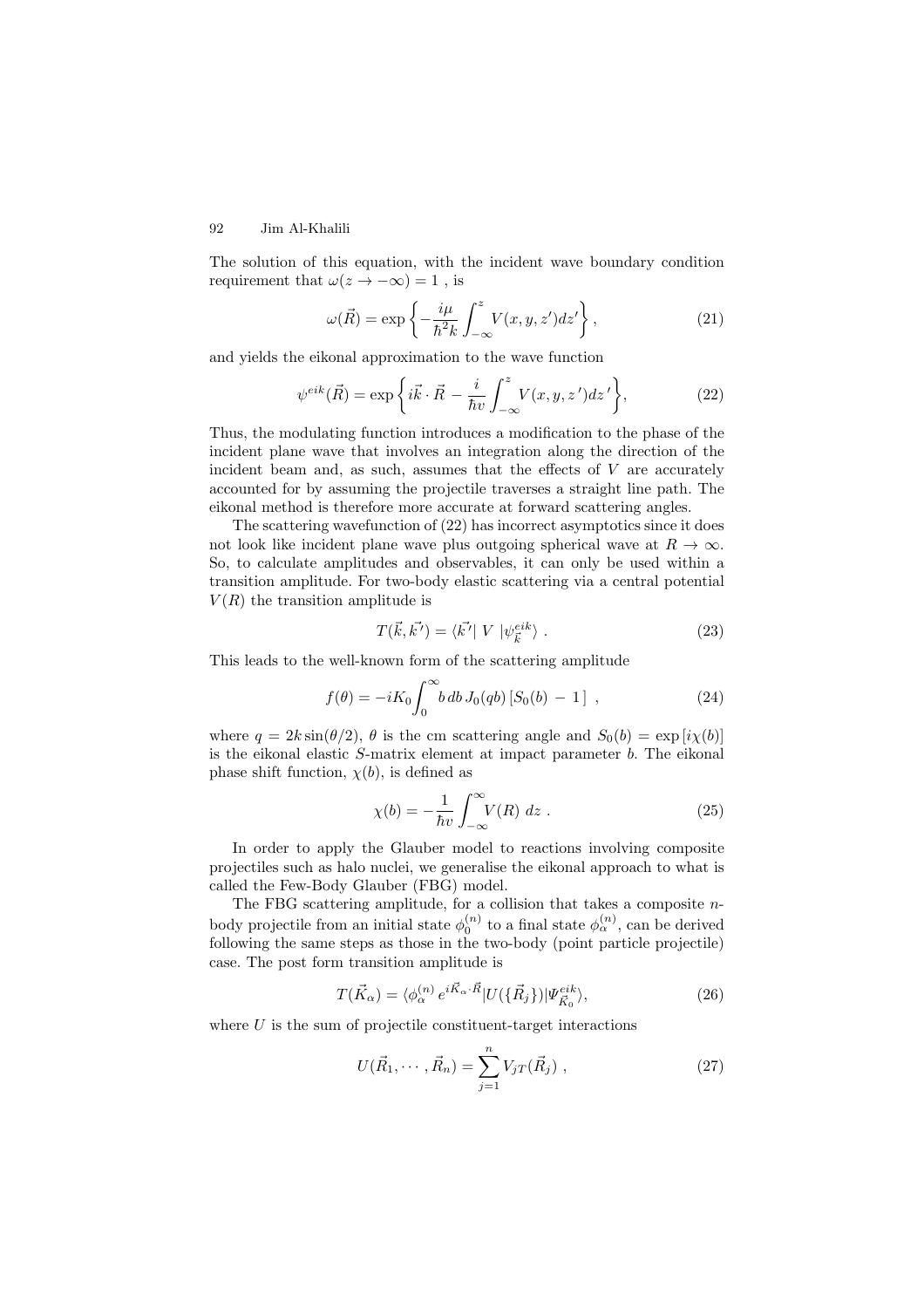and  $\Psi_{\vec{K}_0}^{eik}$  is the eikonal approximation to the full  $(n + 1)$ -body scattering wavefunction defined as the generalisation of the eikonal wavefunction of (18) to

$$
\Psi_{\vec{K}_0}^{eik} = e^{i\vec{K}_0 \cdot \vec{R}} \,\omega(\{\vec{r}_i\}, \vec{R}) \,\phi_0^{(n)}(\{\vec{r}_i\}) \,. \tag{28}
$$

By substituting for the eikonal wavefunction in the transition amplitude we obtain

$$
f^{(n)}(\vec{K}_{\alpha}) = -\frac{iK_0}{2\pi} \int d\vec{b} \, e^{i\vec{q}\cdot\vec{b}} \, \langle \phi_{\alpha}^{(n)} | S^{(n)}(\vec{b}_1, \cdots, \vec{b}_n) - 1 | \phi_0^{(n)} \rangle, \tag{29}
$$

where

$$
S^{(n)} = \exp\left[i\sum_{j=1}^{n} \chi_j(b_j)\right] = \prod_{j=1}^{n} S_j(b_j).
$$
 (30)

Thus the total phase shift is the sum of the phase shifts for the scattering of each of the projectile's constituents. This property of phase shift additivity is a direct consequence of the linear dependence of eikonal phases on the interaction potentials  $V_{it}$ .

Corrections to the straight line assumption of the eikonal approximation have been calculated and allow the FBG approach to be applied at considerably lower energies than expected (below 20  $MeV/A$ ). The most straightforward approach is to replace the eikonal S-matrices by the physical ones, obtained by solving the Schrödinger equation exactly for each cluster-target (2body) subsystem, and then retaining the simplicity of the impact parameter framework of the model [40] by utilising the semi-classical limit  $bk = \ell + 1/2$ .

The model generalises in a natural way when Coulomb forces are included in the projectile constituent-target potentials,  $V_{iT}$ .

#### **3.2 The Optical Limit of the Glauber Model**

The Glauber model can be simplified considerably at high energies when the interaction between each projectile constituent and the target is purely absorptive. In this case, each constituent S-matrix,  $S_i(b_i)$ , is calculated within the optical limit of the Glauber model [41]. Here, the eikonal phase shifts are calculated assuming a ' $t\rho\rho$ ' approximation to the optical potentials,  $V_{iT}$ , using one-body densities for each  $j$  constituent and the target and an effective nucleon-nucleon amplitude,  $f_{NN}$ . The optical limit S-matrices are thus written as

$$
S_j^{OL}(b) = exp\left[i\int_{-\infty}^{\infty} dz \int \int d\vec{r}_1 d\vec{r}_2 \rho_j(r_1) \rho_T(r_2) f_{NN}(|\vec{R} + \vec{r}_1 - \vec{r}_2|)\right].
$$
\n(31)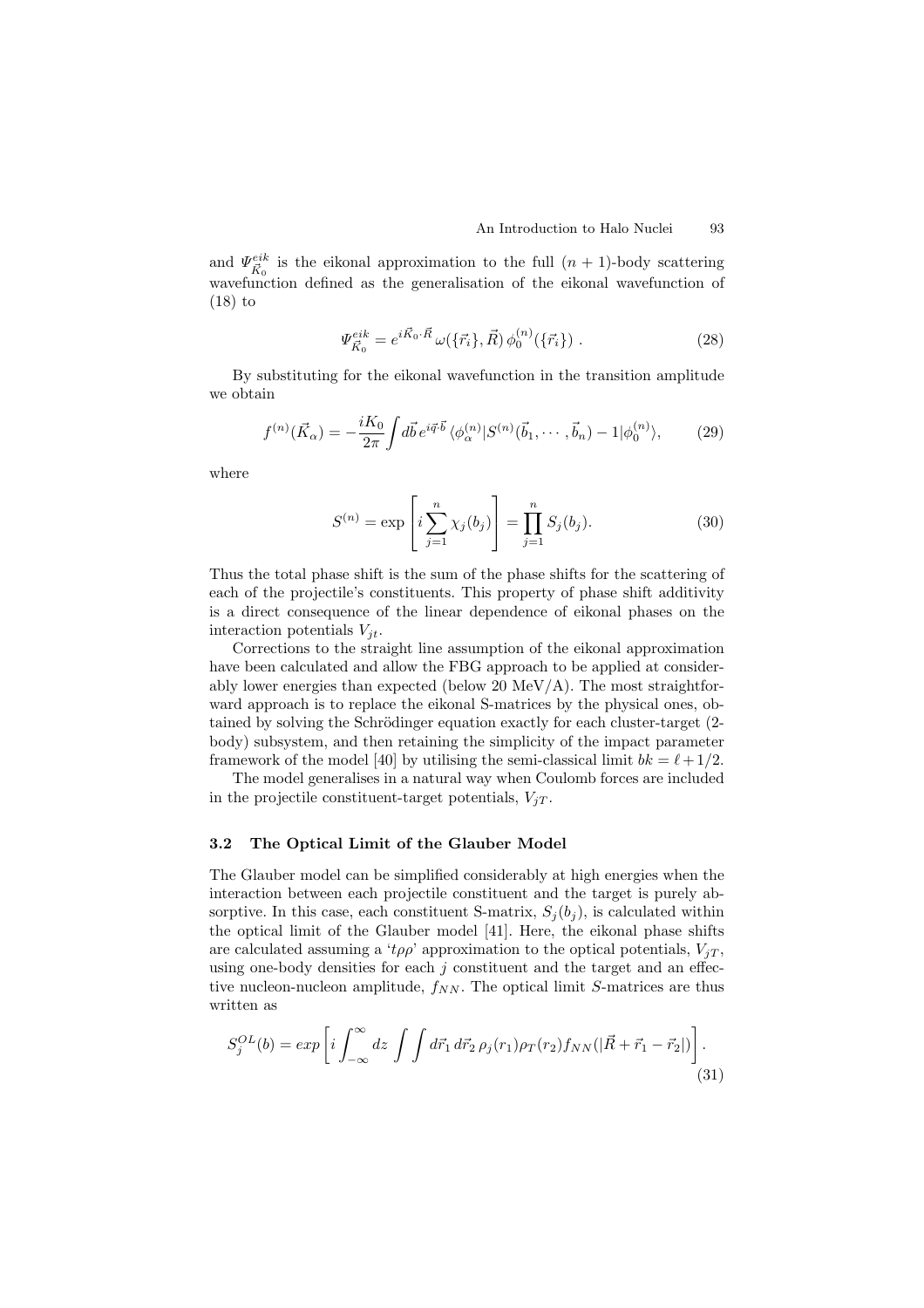For an absorptive zero range NN amplitude and an isospin zero target we have

$$
f_{NN}(\vec{r}) = (i\bar{\sigma}_{NN}/2)\delta(\vec{r})\tag{32}
$$

where  $\bar{\sigma}_{NN}$  is the average of the free nn and np total cross sections at the energy of interest, which enter through the use of the optical theorem.

It is important to note that we have not thrown away here the few-body correlations in the projectile since at this stage it is only the constituents' scattering via their individual  $S_i$ 's that have been treated in OL. The fewbody S-matrix is still defined according to (30). However, if all few-body correlations are also neglected then  $S^{(n)}$  is replaced by  $S^{OL}$ , defined as for the individual  $S_j^{OL}$  but with  $\rho_j$  replaced by the one-body density for the whole projectile. In this case it can easily be shown that the full projectile-target OL S-matrix is equivalent to neglecting breakup effects in (29), i.e.,

$$
S^{OL}(b) = \exp\left[\langle \phi_0^{(n)} | i \sum_{j=1}^n \chi_j(b_j) | \phi_0^{(n)} \rangle \right]. \tag{33}
$$

This is discussed in more detail in [39].

### **3.3 Cross Sections in Glauber Theory**

The Glauber model provides a convenient framework for calculating integrated cross sections for a variety of processes involving peripheral collisions between composite projectiles and stable targets. In particular, stripping reactions have been studied using approaches developed by Serber [33]. Variants of such methods are still in use today due to the simple geometric properties of the reaction processes at high energies.

In the few-body Glauber model, the differential cross section for the scattering process defined by (29) is

$$
\left(\frac{d\sigma}{d\Omega}\right)_{\alpha} = |f^{(n)}(\vec{K}_{\alpha})|^2,\tag{34}
$$

and the total cross section for populating the final state  $\alpha$  is thus

$$
\sigma_{\alpha} = \int d\Omega \, |f^{(n)}(\vec{K}_{\alpha})|^2
$$
  
= 
$$
\int d\vec{b} \, |\langle \phi_{\alpha}^{(n)} | S^{(n)} | \phi_{0}^{(n)} \rangle - \delta_{\alpha 0}|^2 . \qquad (35)
$$

It should again be noted however that such an expression is only valid at high beam energies and low excitation energies since energy conservation is not respected in this model. When  $\alpha = 0$ , the total elastic cross section is

$$
\sigma_{el} = \int d\vec{b} \, |1 - \langle \phi_0^{(n)} | S^{(n)} | \phi_0^{(n)} \rangle |^2.
$$
 (36)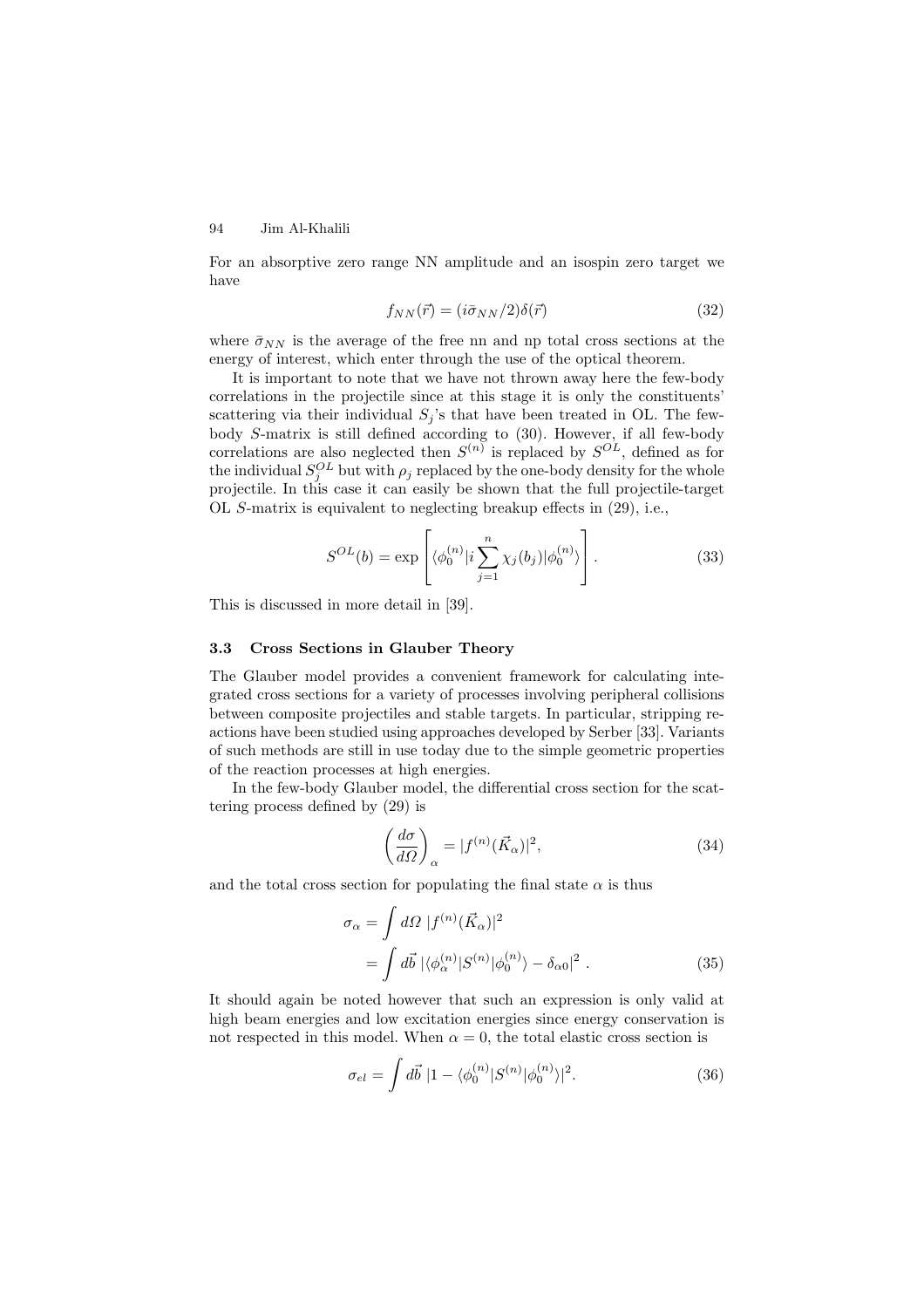The total cross section is also obtained from the elastic scattering amplitude, employing the optical theorem, to give

$$
\sigma_{tot} = 2 \int d\vec{b} \left[ 1 - \Re \langle \phi_0^{(n)} | S^{(n)} | \phi_0^{(n)} \rangle \right]. \tag{37}
$$

Hence, the total reaction cross section, defined as the difference between the above two cross sections, is

$$
\sigma_R = \int d\vec{b} \left[ 1 - |\langle \phi_0^{(n)} | S^{(n)} | \phi_0^{(n)} \rangle|^2 \right] \tag{38}
$$

$$
= \int d\vec{b} \left[1 - |S_{\text{proj}}|^2\right],\tag{39}
$$

which can be compared with  $(9)$ . Note that above, the projectile S-matrix is in the form

$$
S^{FB}(b) = \langle \phi_0^{(n)} | S^{(n)} | \phi_0^{(n)} \rangle \tag{40}
$$

and is referred to as the projectile's few-body (FB) S-matrix. In the optical limit (OL), however,  $S_{\text{proj}}$  could be replaced by the form in (33). As we shall soon see, the FB and OL S-matrices give different answers. The simplest distinction between the two is when each projectile constituent cluster Smatrix  $S_i$  is calculated in optical limit, as in (31). In that case the elastic S-matrix  $S^{FB}$  will contain effects due to breakup of the projectile, whereas  $S^{OL}$ , which contains the projectile wavefunction in the exponent, does not.

For a projectile of total angular momentum  $j$ , (38) is more correctly written as:

$$
\sigma_R = \frac{1}{2j+1} \int d\vec{b} \sum_{m,m'} \left[ 1 - |\langle \phi_{0m'}^{(n)} | S^{(n)} | \phi_{0m}^{(n)} \rangle|^2 \right]. \tag{41}
$$

For projectiles with just one bound state, any excitation due to interaction with the target will be into the continuum. For such nuclei, which include the deuteron and many of the neutron halo nuclei (such as  ${}^{6}$ He and  ${}^{11}$ Li), it is possible to describe elastic breakup channels in which the target and each cluster in the projectile remain in their ground states. For simplicity of notation, we assume a two-body projectile with continuum wave function  $\phi_{\vec{k}},$ where  $\vec{k}$  is the relative momentum between the two clusters and, from (30),  $S^{(2)}(b_1, b_2) = S_1(b_1)S_2(b_2)$  is understood. Elastic breakup, also referred to as diffractive dissociation, has amplitudes

$$
f(\vec{k},\theta) = -iK_0 \int d\vec{b} \, e^{i\vec{q}\cdot\vec{b}} \, \langle \phi_{\vec{k}\sigma} | S^{(2)} | \phi_{0m} \rangle. \tag{42}
$$

Making use of the completeness relation (when there is only one bound state)

$$
\int d\vec{k} \, |\phi_{\vec{k}\sigma}\rangle\langle\phi_{\vec{k}\sigma}| = 1 - |\phi_{0m}\rangle\langle\phi_{0m}| \tag{43}
$$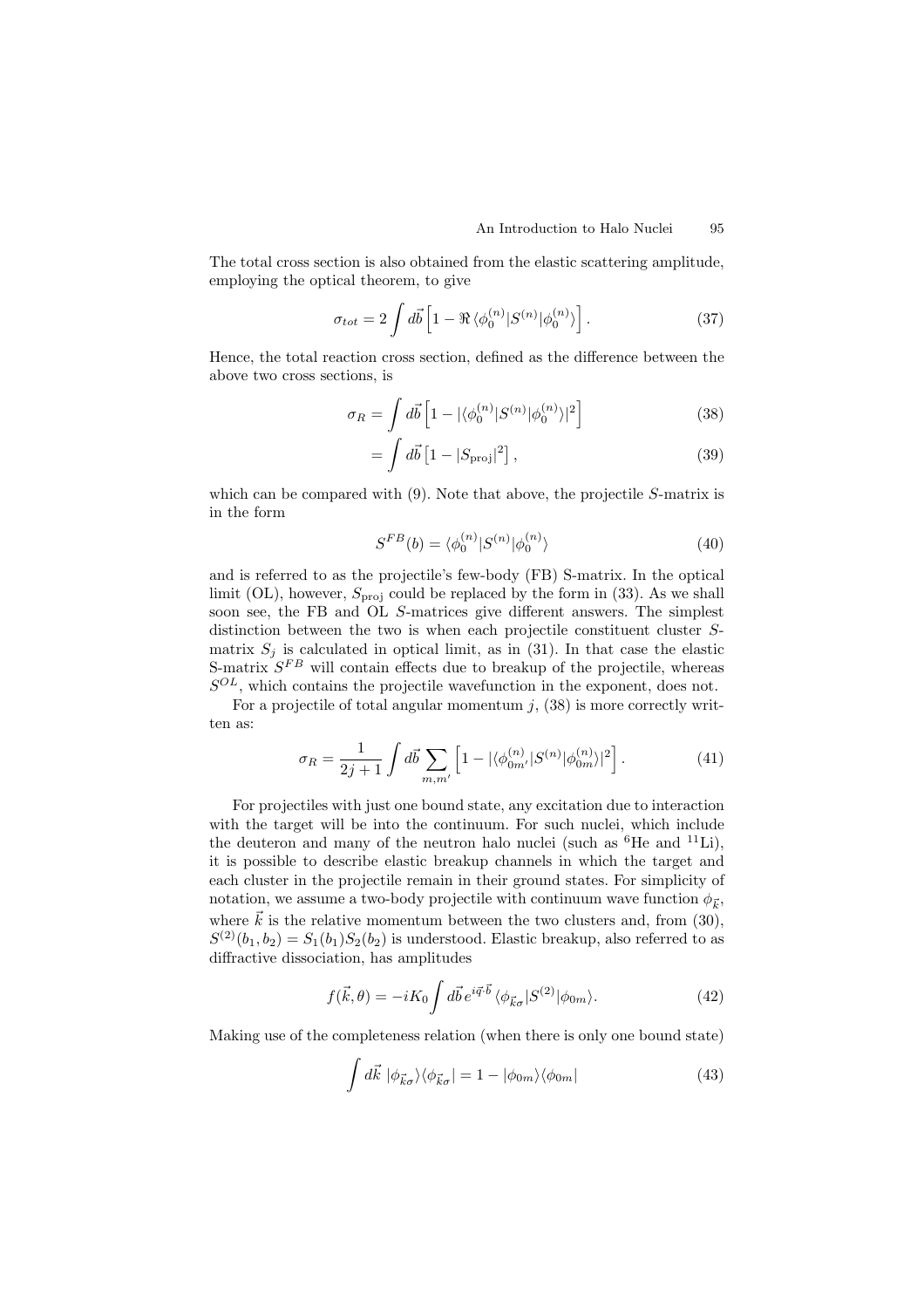the total elastic breakup cross section is

$$
\sigma_{bu} = \frac{1}{2j+1} \int d\vec{b} \sum_{m,m'} \left[ \langle \phi_{0m} | \, |S_1|^2 |S_2|^2 | \phi_{0m} \rangle \delta_{m,m'} - |\langle \phi_{0m'} | S_1 S_2 | \phi_{0m} \rangle|^2 \right] \tag{44}
$$

The difference between the reaction and elastic breakup cross section is the absorption cross section,

$$
\sigma_{abs} = \frac{1}{2j+1} \int d\vec{b} \sum_{m} \left[ 1 - \langle \phi_{0m} | \ |S_1|^2 |S_2|^2 | \phi_{0m} \rangle \right] \;, \tag{45}
$$

which represents the cross section for excitation of either the target or one or both of the projectile clusters.

The above formula can be understood by examining the physical meaning of the product  $|S_1|^2 |S_2|^2$ . The square modulus of each cluster S-matrix element, represents the probability that it survives intact following interaction with the target at impact parameter  $b_i$ . That is, at most, it is elastically scattered. At large  $\vec{b}_j |S_j|^2 \to 1$  since the jth constituent passes too far from the target. The quantity  $1 - |S_j|^2$  is therefore the probability that cluster j interacts with the target and is absorbed from the system. Such a simple picture is useful when studying stripping reactions in which one or more of the projectile's clusters are removed by the target while the rest of the projectile survives. Thus, the cross section for stripping cluster 1 from the projectile, with cluster 2 surviving, is given by

$$
\sigma_{str} = \frac{1}{2j+1} \int d\vec{b} \sum_{m} \langle \phi_{0m} ||S_2|^2 [1 - |S_1|^2] | \phi_{0m} \rangle.
$$
 (46)

This cross section is seen to vanish if the interaction  $V_{1T}$  of constituent 1 with the target is non-absorptive, and hence  $|S_1| = 1$ .

#### **3.4 The Binary Cluster Model**

One of the uses of the Glauber approach is that it enables us to consider, and solve easily, reaction calculations that give insights into the underlying structure of halo nuclei. We mention here, for pedagogical reasons, an analytical extension of this approach.

Consider a simple composite projectile consisting of A nucleons that can be modelled as a two-cluster system: an  $A_c$ -nucleon 'core' cluster and an  $A_v$ nucleon 'valence' cluster  $(A_c + A_v = A)$ . The intrinsic matter distributions of the two clusters are described by one-body Gaussian densities defined as

$$
\rho_{c,v}(r) = a_{c,v} e^{-r^2/\alpha_{c,v}^2}, \qquad a_{c,v} = \frac{A_{c,v}}{(\sqrt{\pi} \alpha_{c,v})^3}
$$
(47)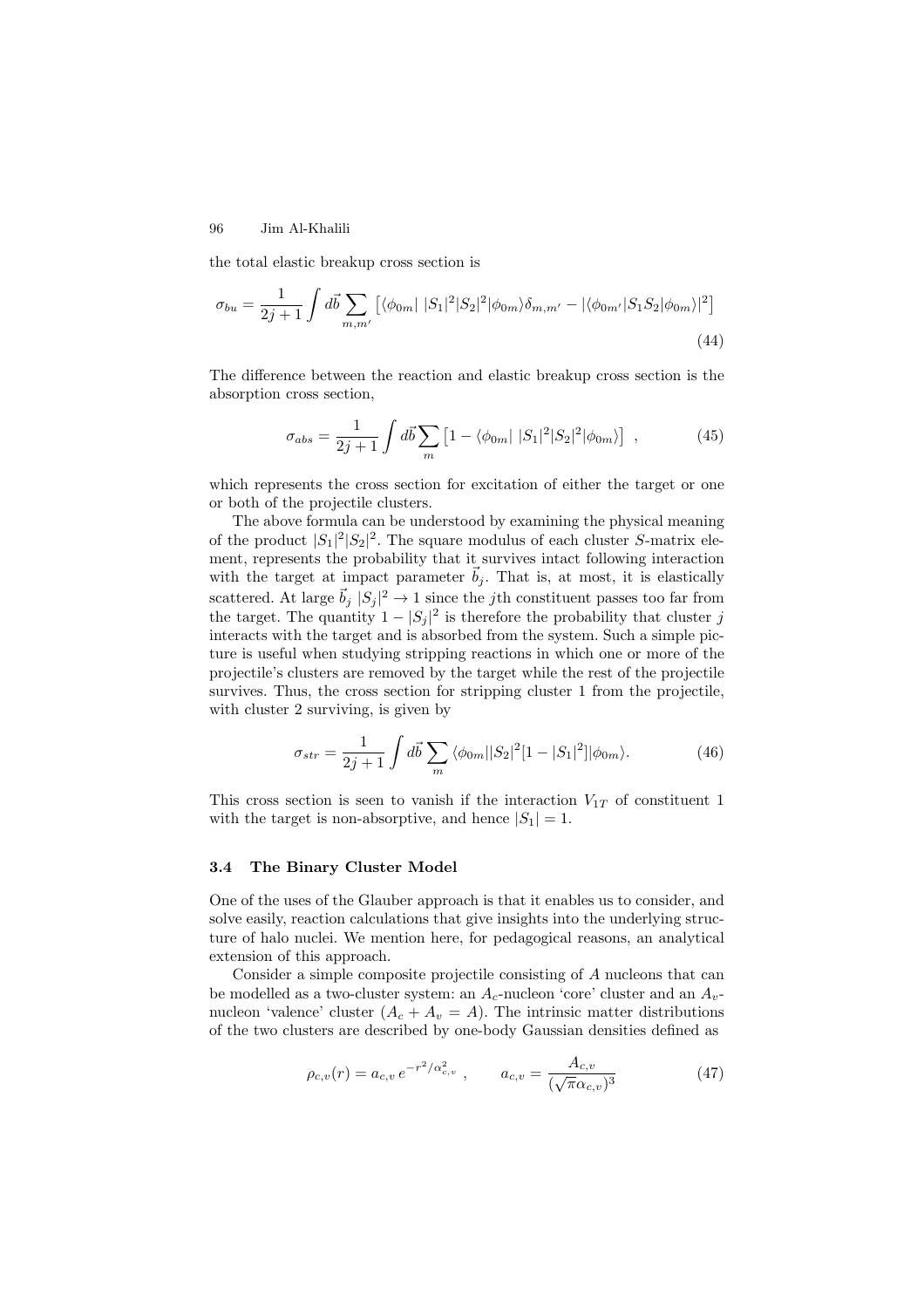with normalisations such that  $\int d\vec{r} \rho_{c,v}(r) = A_{c,v}$ . We also assume that the relative motion wavefunction of the two clusters is a 0s oscillator state such that

$$
|\phi_0(\vec{r})|^2 = \frac{1}{(\sqrt{\pi}\alpha_{\text{rel}})^3} e^{-r^2/\alpha_{\text{rel}}^2} . \tag{48}
$$

We can then use such a model to construct simple formulae for the reaction cross section within both few-body (FB) and optical limit (OL) approaches (by using both forms of the projectile S-matrix defined in (40,33) in (39).

By convoluting the individual cluster densities with their motion about the projectile centre of mass, we obtain the overall one-body density of the projectile

$$
\rho_p(r) = \hat{a}_c e^{-r^2/\hat{\alpha}_c^2} + \hat{a}_v e^{-r^2/\hat{\alpha}_v^2}, \qquad \hat{a}_{c,v} = \frac{A_{c,v}}{(\sqrt{\pi} \hat{\alpha}_{c,v})^3}
$$
(49)

with Gaussian range parameters

$$
\hat{\alpha}_{c,v} = \sqrt{\alpha_{c,v}^2 + \left(\frac{A_{c,v}}{A}\right)^2 \alpha_{\text{rel}}^2} \,. \tag{50}
$$

Since individual mean square radii of Gaussian densities have a simple analytical expression:

$$
\langle r^2 \rangle_i = \frac{3}{2} \alpha_i^2 , \qquad (i = c, v, \text{rel}) , \qquad (51)
$$

we can write the overall projectile mean square radius as

$$
\langle r^2 \rangle_p = \frac{3}{2} \left[ \frac{A_c}{A} \hat{\alpha}_c^2 + \frac{A_v}{A} \hat{\alpha}_v^2 \right]
$$
 (52)

$$
= \frac{A_c}{A} \langle r^2 \rangle_c + \frac{A_v}{A} \langle r^2 \rangle_v + \frac{A_c A_v}{A} \langle r^2 \rangle_{\text{rel}} . \tag{53}
$$

What is important to note here is the following. Given any split in nucleons between the two clusters, a fixed choice of the two component ranges,  $\hat{\alpha}_c$ and  $\hat{\alpha}_v$  fixes the overall projectile density (49) and its radius (51). However, crucially, this does not fix the projectile's underlying structure since  $\hat{\alpha}_c$  and  $\hat{\alpha}_v$ each depend on two variables: the intrinsic cluster size (through  $\alpha_v$ ,  $\alpha_v$ ) and their separation (through  $\alpha_{rel}$ ). This gives rise to an important distinction between the OL and FB calculations of the reaction cross section and the deduced projectile radius. By choosing spatially extended clusters with small relative separation of their centres we can obtain the same overall projectile density as one containing small intrinsic clusters that are highly separated. Both these very different structures would give rise to the same overall OL cross section. However, their FB cross sections will be quite different (see Fig. 8).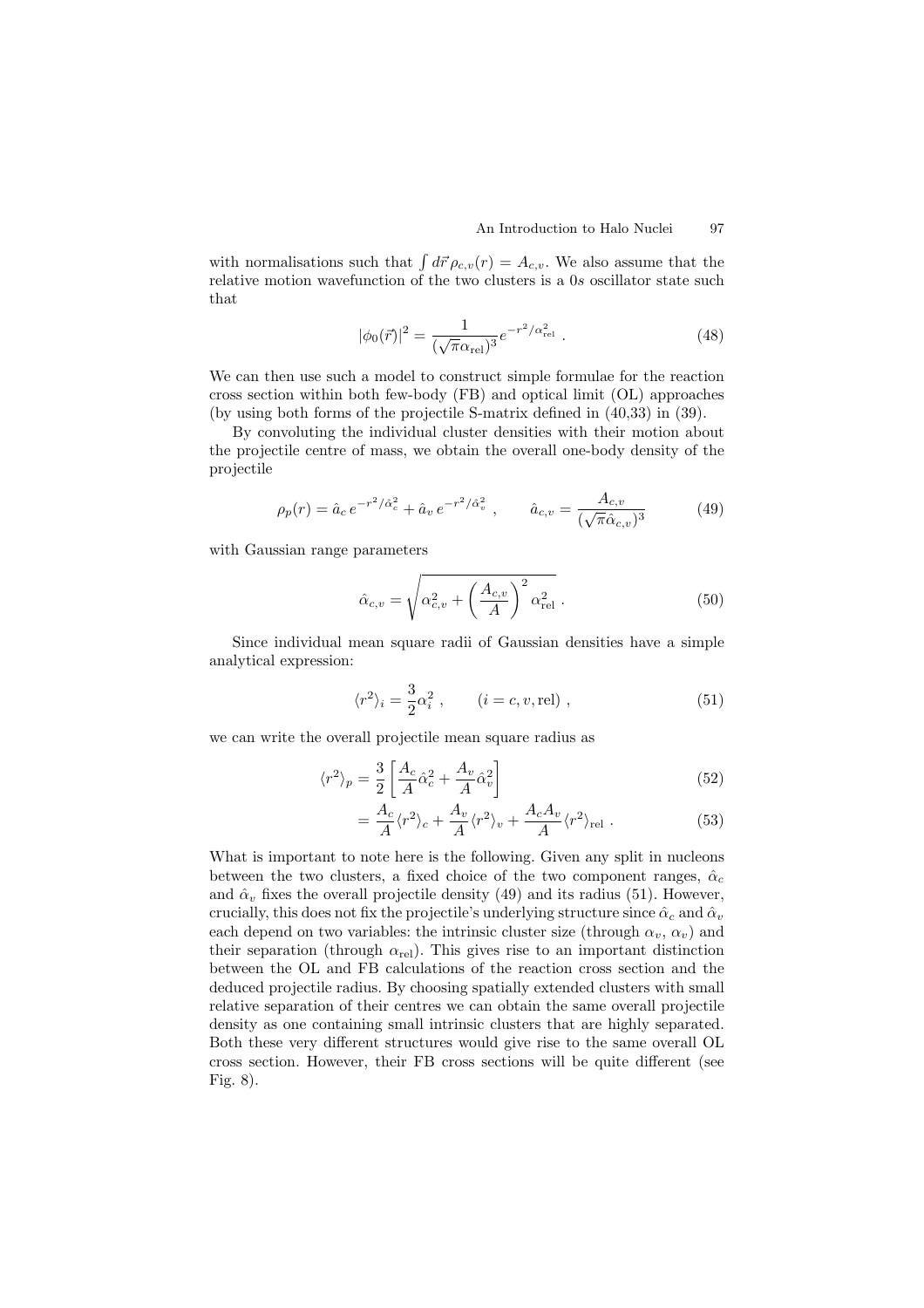

**Fig. 7.** Eikonal scattering. The straight line assumption of the eikonal approximation can be extended to incorporate a composite projectile, within the few-body Glauber model, where each constituent travels along a straight line path defined by its impact parameter with the target.

For the case of a one neutron halo nucleus, the situation is simpler. Now we set the valence cluster size to be pointlike  $(\alpha_v = 0$  but will have a large relative separation between core and valence neutron. A given projectile density does now correspond to a unique underlying structure (for a given intrinsic core size) but, interestingly, we find that the OL and FB calculations still do not agree (Fig. 9). Indeed, Fig. 8 shows that for a constant overall projectile onebody density, a limiting case is when the valence cluster is pointlike and the cluster separation is a maximum (a halo). This gives rise to the maximum difference between the OL and FB calculations of the cross section.

The above general result is a consequence of the nature of the expressions for the two S-matrices in (33) and (40) and states that the OL cross section is always greater than the FB one. This result can be proved in the case of purely absorptive interactions between the clusters and the target and follows from the Johnson-Goebel inequality [42], which is described here due to its simplicity. Consider a real variable  $y$ . Due to the upward concavity of the exponential function we have

$$
\exp(y) \ge 1 + y \tag{54}
$$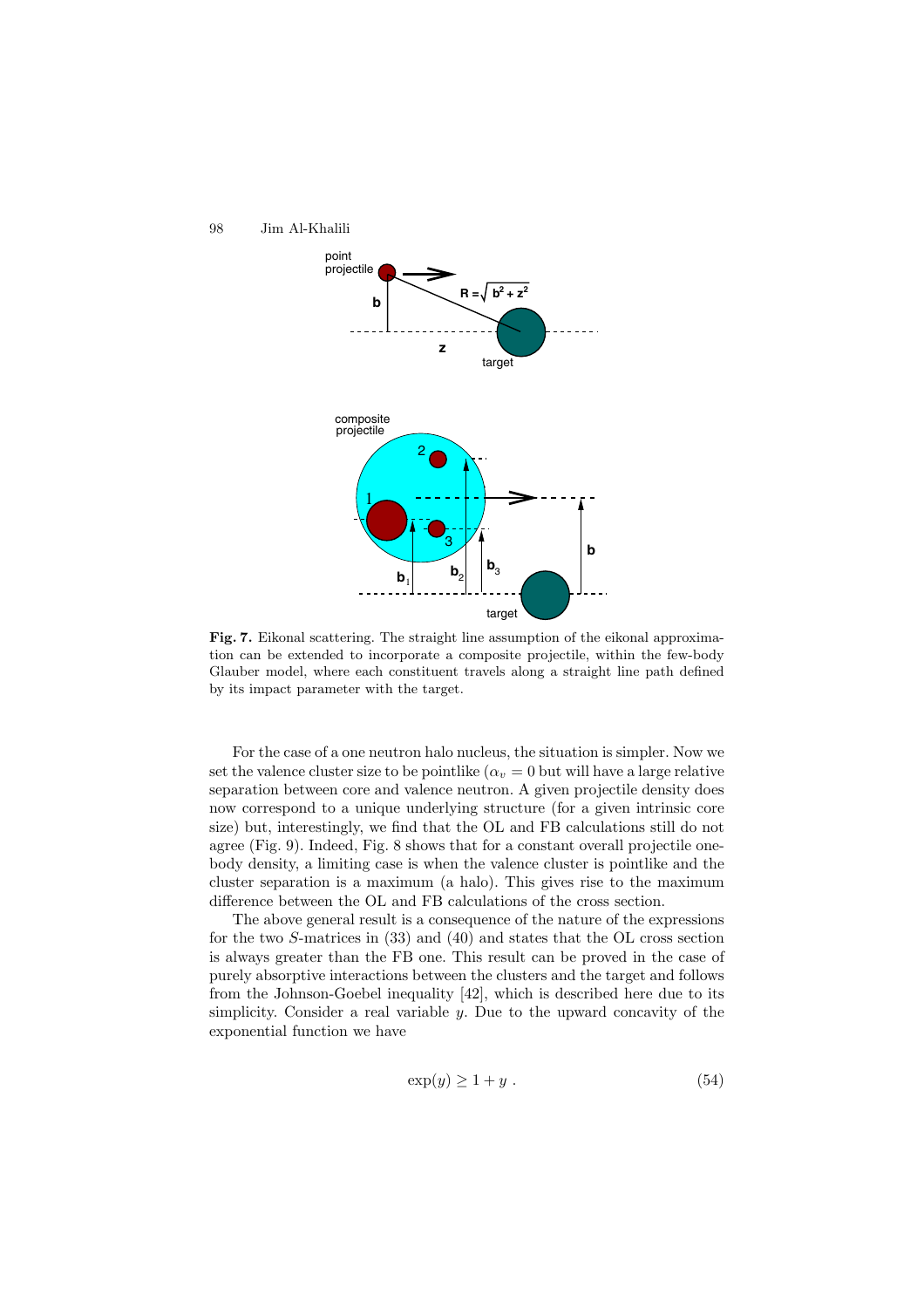

**Fig. 8.** The total reaction cross section for a projectile described by the two cluster model. The cross sections are calculated using two versions of the Glauber model: few-body (FB) and optical limit (OL). The projectile is assumed to have  $A =$ 10 with a mass spilt of  $A_c = 8$ ,  $A_v = 2$ . The plot is against increasing cluster separation. However, since all calculations assume the same overall projectile onebody density, so increasing cluster separation must be balanced by a shrinking of the intrinsic cluster size. The OL calculation is not sensitive to this structure change whereas the FB one is.

This inequality is also valid if  $y$  is replaced by the expectation value of an Hermitian operator  $Y$ ,

$$
\langle \exp(Y) \rangle \ge \langle 1 + Y \rangle . \tag{55}
$$

If we now replace Y by another Hermitian operator F such that  $Y = F - \langle F \rangle$ then

$$
\langle \exp(F) \rangle \ge \exp\langle F \rangle. \tag{56}
$$

Therefore, by replacing F by  $i \sum_{j=1}^{n} \chi_j(b_j)$  appearing in (30) and (33), which is real for absorptive  $V_{jt}$ , and taking its projectile ground state expectation value, we see that  $S^{FB}(b) \geq S^{OL}(b)$  for all b. It follows therefore that  $\sigma_R^{OL} \geq$  $\sigma_R^{FB}.$ 

So we see that the explicit treatment of the few-body nature of the projectile in  ${\cal S}^{FB}$  allows the inclusion of the effects of its breakup and results in a reduction of the calculated reaction cross section when compared to the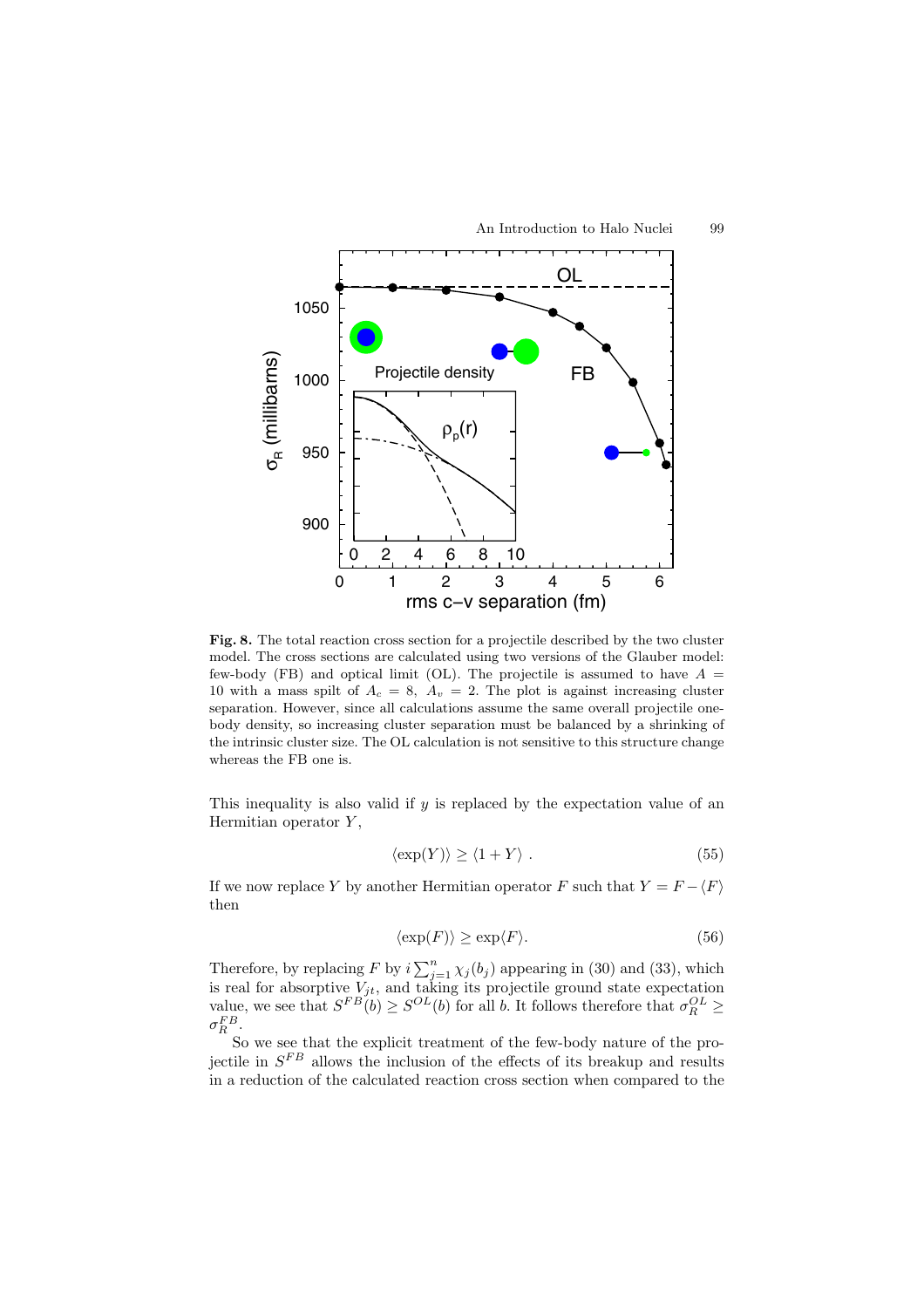use of the no-breakup  $S^{OL}$ . Another way of stating this is that the collision is more transparent and less absorptive in the FB case. This is because, in many configurations of the spatially separated constituents, they do not overlap, and hence interact with, the target. This additional transparency due to the cluster nature of the projectile more than compensates for the additional absorption due to removal of flux from the elastic channel into the, now included, breakup channels.

It follows that if one compares measured high energy cross sections with those obtained from  $\sigma_R^{OL}$ , to deduce interaction radii, or nuclear sizes, then these sizes will be an underestimate of the actual spatial extent of the nuclei in those cases where the projectile has a well developed few-body internal structure (see Fig. 8).

### **3.5 More General Few-Body Reaction Models**

We now take a step back from the Glauber model and ask whether the fewbody problem can be solved without making any semi-classical assumptions. Clearly, solving the full  $(A_P + A_T)$ -body scattering problem exactly is not feasible. However, it can be reduced dramatically in complexity if we can ignore the target's internal structure and simplify the projectile from an Abody system to an n-cluster system as is done in the FBG model. Its ground state is assumed bound, with eigenfunction  $\phi_0^{(n)}$ . Each of its n constituents is assumed to interact with the target nucleus,  $T$ , via complex 2-body effective interactions  $V_{jT}$ . Thus, the target is allowed to be excited by each constituent separately. If the vector  $\vec{R}$  joins the centre of masses of P and T then we must solve the  $(n + 1)$ -body Schrödinger equation

$$
\[T_R + U(\vec{R}_1, \cdots, \vec{R}_n) + H_P - E\] \Psi_{K_0}^{(+)}(\vec{r}_1, \cdots, \vec{r}_{n-1}, \vec{R}) = 0 \;, \tag{57}
$$

where  $T_R$  is the kinetic energy operator for the centre of mass of the projectile relative to the target,  $H_p$  is the projectile's internal Hamiltonian and U is the sum of projectile constituent-target interactions as defined in (27). Note that the  $(n + 1)$ -body scattering wavefunction  $\Psi_{K_0}^{(+)}$  is a function of  $n - 1$ independent vectors describing the projectile's internal motion along with the centre of mass vector  $\vec{R}$ . The *n*-body projectile intrinsic wavefunction satisfies

$$
(H_P + \epsilon_0)\phi_0^{(n)} = 0
$$
  

$$
(H_P + \epsilon_k)\phi_{\vec{k}}^{(n)} = 0,
$$
 (58)

where  $\phi_{\vec{k}}^{(n)}$  are eigenfunctions of excited states of the projectile. We assume here that there is only one bound state (the ground state) which is typical of most halo nuclei.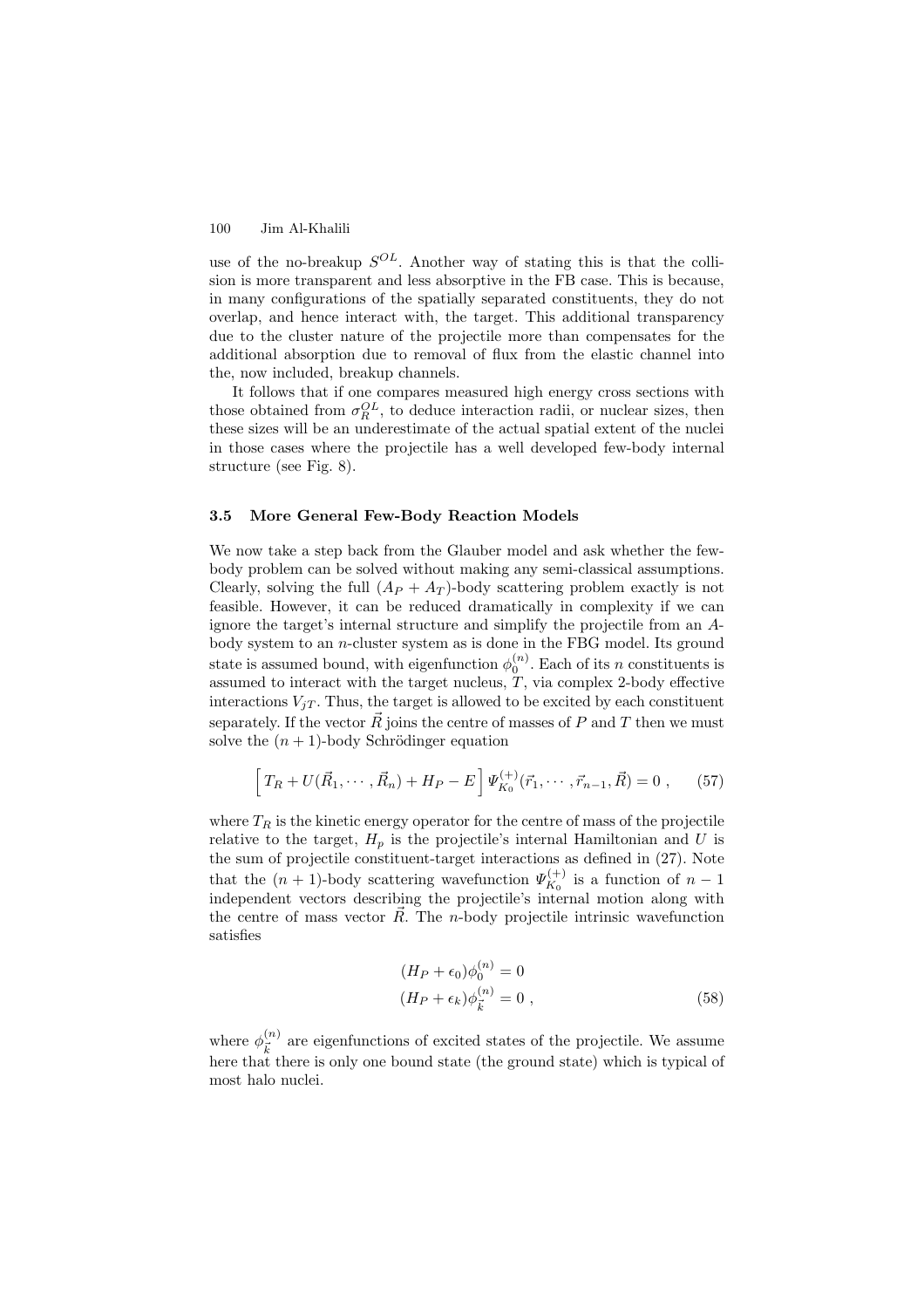We must look for solutions of the full scattering equation of the form

$$
\Psi_{K_0}^{(+)}(\{\vec{r}_i\},\vec{R}) = \phi_0^{(n)}(\{\vec{r}_i\})\chi_0(\vec{R}) + \int d\vec{k} \,\phi_{\vec{k}}^{(n)}(\{\vec{r}_i\})\chi_{\vec{k}}(\vec{R})\,. \tag{59}
$$

The functions  $\chi(\vec{R})$  give the amplitudes for exciting the projectile to unbound states. Note that the incident channel amplitude  $\chi_0(\vec{R})$  also includes the incident plane wave.

By substituting for this wavefunction in the Schrödinger equation  $(57)$  we can follow standard procedures (see for instance textbooks by Satchler [44] and Feshbach [45]) to arrive at a set of coupled equations:

$$
\left[E_0 - T_R - Vii(\vec{R})\right]\chi_i(\vec{R}) = \sum_{j \neq i} V_{ij}(\vec{R})\chi_j(\vec{R})\,. \tag{60}
$$

The coupling potentials are

$$
V_{ij}(\vec{R}) = \int d\vec{r}_1 d\vec{r}_2 \cdots \phi_i^{(n)}^* U \phi_j^{(n)} . \qquad (61)
$$

But this remains an impossible problem to solve exactly. Indeed, for halo nuclei, which are very weakly-bound and therefore easily broken up, coupling to the continuum is vital. This means there are an infinite number of coupled channels! Clearly approximation methods are required. We mention two of these models briefly here.

#### **3.6 The CDCC Method**

Even with the restricted model space of the  $(n+1)$ -body problem, the calculation of the full few-body scattering wavefunction  $\Psi^{(+)}$  that can be used to obtain various scattering and reaction observables is not feasible. We therefore need theoretical schemes to approximate  $\Psi^{(+)}$  while retaining the essential physics (such as the few-body dynamics and correlations).

The most accurate method available for the case of a two-cluster projectile (a 3-body problem) is that of the Coupled Discretised Continuum Channels (CDCC). In this method, the continuum is discretised into a finite number of energy bins, reducing the scattering problem to one involving a finite number of coupled channels. The method has been applied extensively to light nuclei that can be treated as two-cluster systems such as the deuteron  $(p+n)$ , <sup>6</sup>Li  $(\alpha+d)$ , <sup>7</sup>Li  $(\alpha+t)$ , <sup>8</sup>B (<sup>7</sup>Be+*p*) and <sup>11</sup>Be (<sup>10</sup>Be+*n*). The method cannot, however, be extended readily to three-body projectiles, such as the Borromean nuclei ( ${}^{6}$ He and  ${}^{11}$ Li), although such a four-body CDCC model is under development.

The CDCC method approximates the three-body Schrödinger equation as a set of effective two-body coupled-channel equations by constructing a square integrable basis set  $\{\phi_{\alpha}\}\$  of relative motion states between the two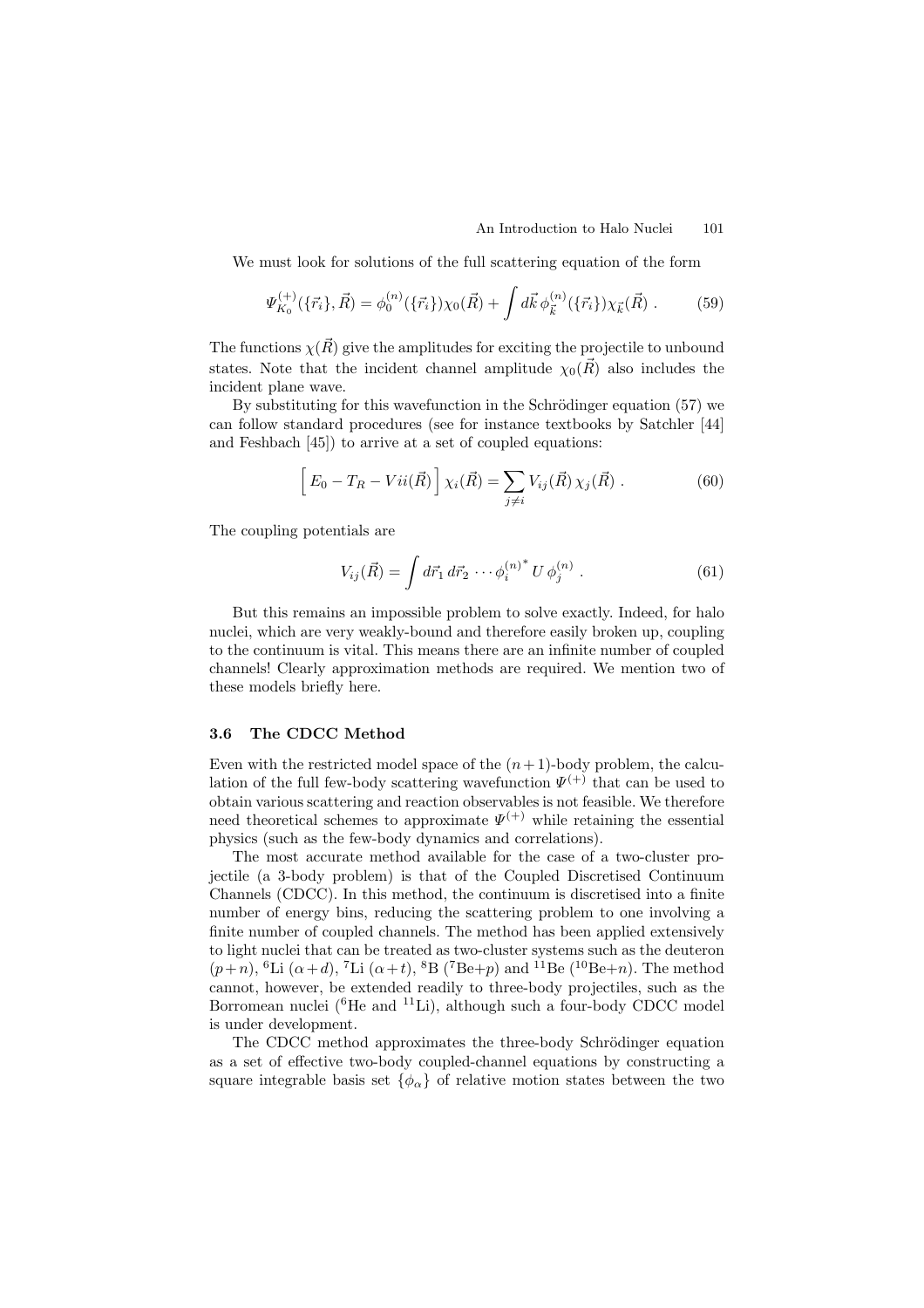constituents of the projectile. Projectiles treated using the CDCC method tend to have very few bound states and the method provides a means of describing excitations to the continuum.

First, the continuum is truncated at a certain maximum,  $k_{\text{max}}$  and divided up into bins of width  $\Delta k_i = k_i - k_{i-1}$ , each of which is then regarded as a discrete excited state and represented by a normalised square integrable wavefunction describing the relative motion of the two clusters in the projectile. These bin states, together with the ground state, constitute an  $(n + 1)$ state coupled-channels problem for solution of the CDCC approximation to  $\Psi^{(+)}$ . Thus, (59) is replaced by the simpler

$$
\Psi^{CDCC}(\vec{r}, \vec{R}) = \sum_{i=0}^{N} \phi_i(\vec{r}) \chi_i(\vec{R}), \qquad (62)
$$

where  $i = 0$  refers to the projectile ground state.

Solution of the coupled equations leads to the calculation of the elastic or inelastic scattering amplitude required for observables such as the differential cross section angular distribution. Nuclear and Coulomb breakup of two-body projectiles can also be calculated with this model.

Convergence of the calculations have to be tested for different sizes of the model space. The number of bins and their upper limit depend on the particular state they are describing and the various parameters must be carefully chosen to describe the projectile continuum. Different schemes for construction of the bin states, as well as a more detailed discussion of the formalism, can be found in the literature [39].

### **3.7 The Adiabatic Model**

This approach is a considerable simplification on the CDCC method provided the incident projectile energy is not too low. It assumes an 'adiabatic' (slowly varying) treatment of the projectile's internal motion while its centre of mass motion relative to the target is fast (a high energy approximation). Also referred to as the sudden approximation, it assumes the projectile's intrinsic degrees of freedom are frozen during the time taken for it to traverse the interaction region.

The most natural way of understanding how this approximation comes about is by considering the time-dependent Shrödinger equation (for a twobody projectile for simplicity):

$$
H\Psi(\vec{R}, \vec{r}, t) = i\hbar \frac{\partial \Psi(\vec{R}, \vec{r}, t)}{\partial t} \tag{63}
$$

We then make the transformation

$$
\Psi = e^{-i(H_P - \epsilon_0)t/\hbar} \Phi , \qquad (64)
$$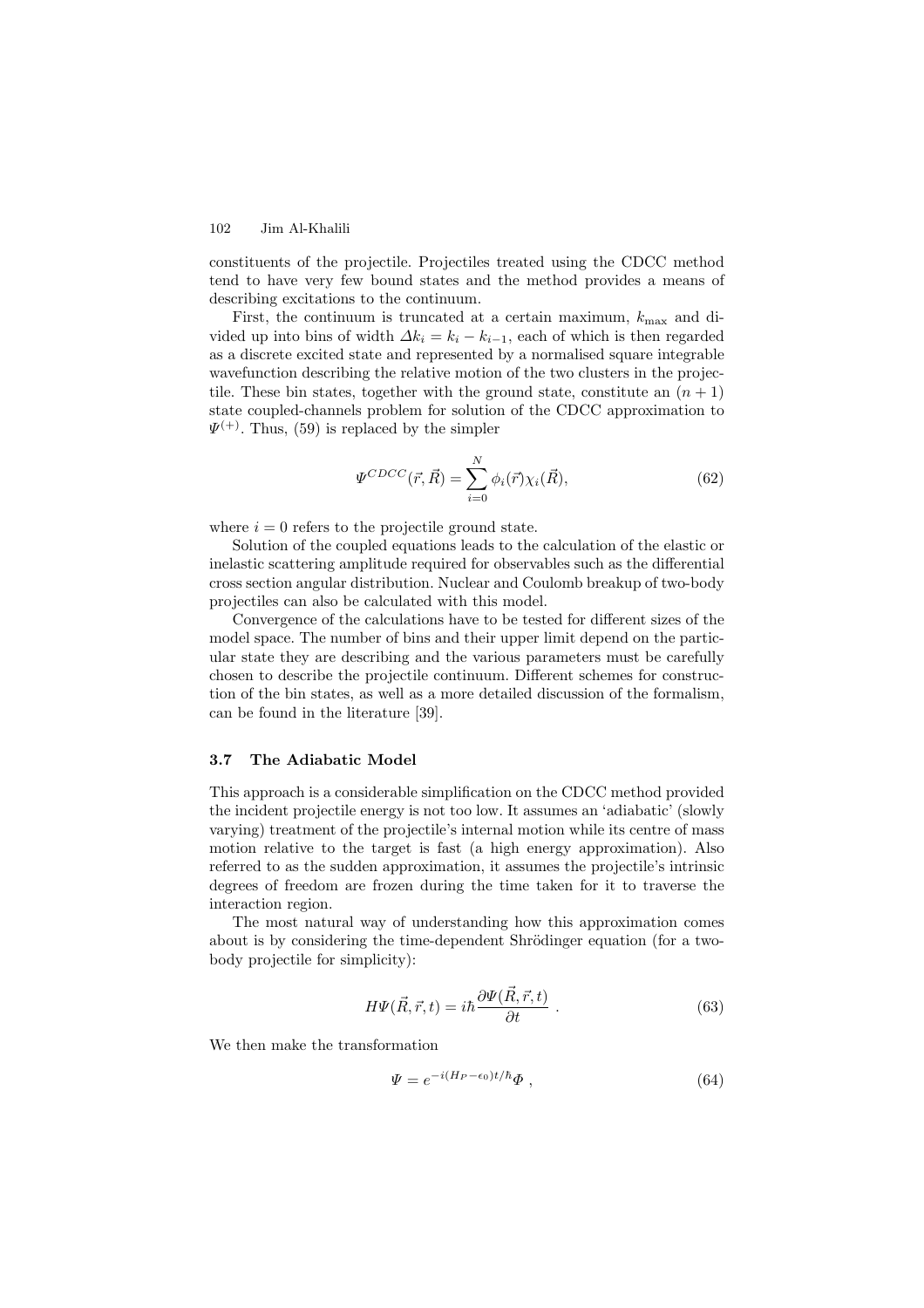where  $H_P$  and  $\epsilon_0$  were defined earlier. Then, making the substitution into the Schrödinger equation

$$
\[T_R + \tilde{V}_1(\vec{R}, \vec{r}(t)) + \tilde{V}_2(\vec{R}, \vec{r}(t)) + \epsilon_0\]\Phi = i\hbar \frac{\partial \Phi}{\partial t},\tag{65}
$$

where

$$
\tilde{V}_j(\vec{R}, \vec{r}(t)) = e^{i(H_P - \epsilon_0)t/\hbar} V_{jT}(\vec{R}, \vec{r}) e^{-i(H_P - \epsilon_0)t/\hbar} \qquad (j = 1, 2). \quad (66)
$$

In this so called 'Heisenberg picture' we have removed the projectile Hamiltonian  $H_P$  from the full H at the expense of placing the time-dependence in the potentials. And since  $H_P$  does not depend on R then we have

$$
\tilde{V}_j(\vec{R}, \vec{r}(t)) = V_{jT}(\vec{R}, r(\vec{t})) , \qquad \vec{r}(t) = e^{i(H_P - \epsilon_0)t/\hbar} \vec{r} e^{-i(H_P - \epsilon_0)t/\hbar} .
$$
 (67)

Hence, if  $\vec{r}$  varies slowly with time then we can replace  $\vec{r}(t)$  by  $\vec{r}(0) = \vec{r}$ . This is accurate provided the time spent by the projectile in the presence of the interactions is small (i.e  $H_P - \epsilon_0 t / \hbar \ll 1$ ). We see now that we have reach a time-independent Schrödinger equation

$$
\left[T_R + U(\vec{R}, \vec{r}) - E + \epsilon_0\right] \Phi(\vec{R}, \vec{r}) = 0 \tag{68}
$$

in which the dependence on the projectile's internal coordinate  $\vec{r}$  enters only as a parameter in the potentials and we have reduced the 3-body problem to a set of 2-body problems (one for each value of  $\vec{r}$ ).

What is not so obvious at first sight is how we have dealt with the continuum of the projectile that is so important in halo scattering. Note that we have replaced  $H_P$  in the Schrödinger equation by the ground state binding energy  $\epsilon_0$ . So now all eigenstates of the projectile are degenerate with the ground state. This assumption is good provided (1)  $E \gg \epsilon_0$  and (2) the important continuum energies that the projectile is most likely to break up to also involve  $\epsilon_k \ll E$ .

The adiabatic approximation (often referred to in the context of halo scattering as the 'frozen halo' approximation) to the scattering wavefunction can be used, as in the case of the CDCC approach, to calculate various transition amplitudes for reactions of interest. Further details on this method can be found elsewhere [39].

It has been found recently that, contrary to what one might expect, the frozen halo approximation is valid even at incident energies as low as 10 MeV/nucleon or below [46]. This is because first order ('non-adiabatic') corrections mainly affect the scattering close to the target, where absorption effects dominate. Thus, provided the projectile core-target optical potential has a strong imaginary part, this approach is valid to quite low scattering energies.

Clearly, for two-body projectiles, the full CDCC approach is more accurate than the adiabatic approach, particularly at low energies. However, the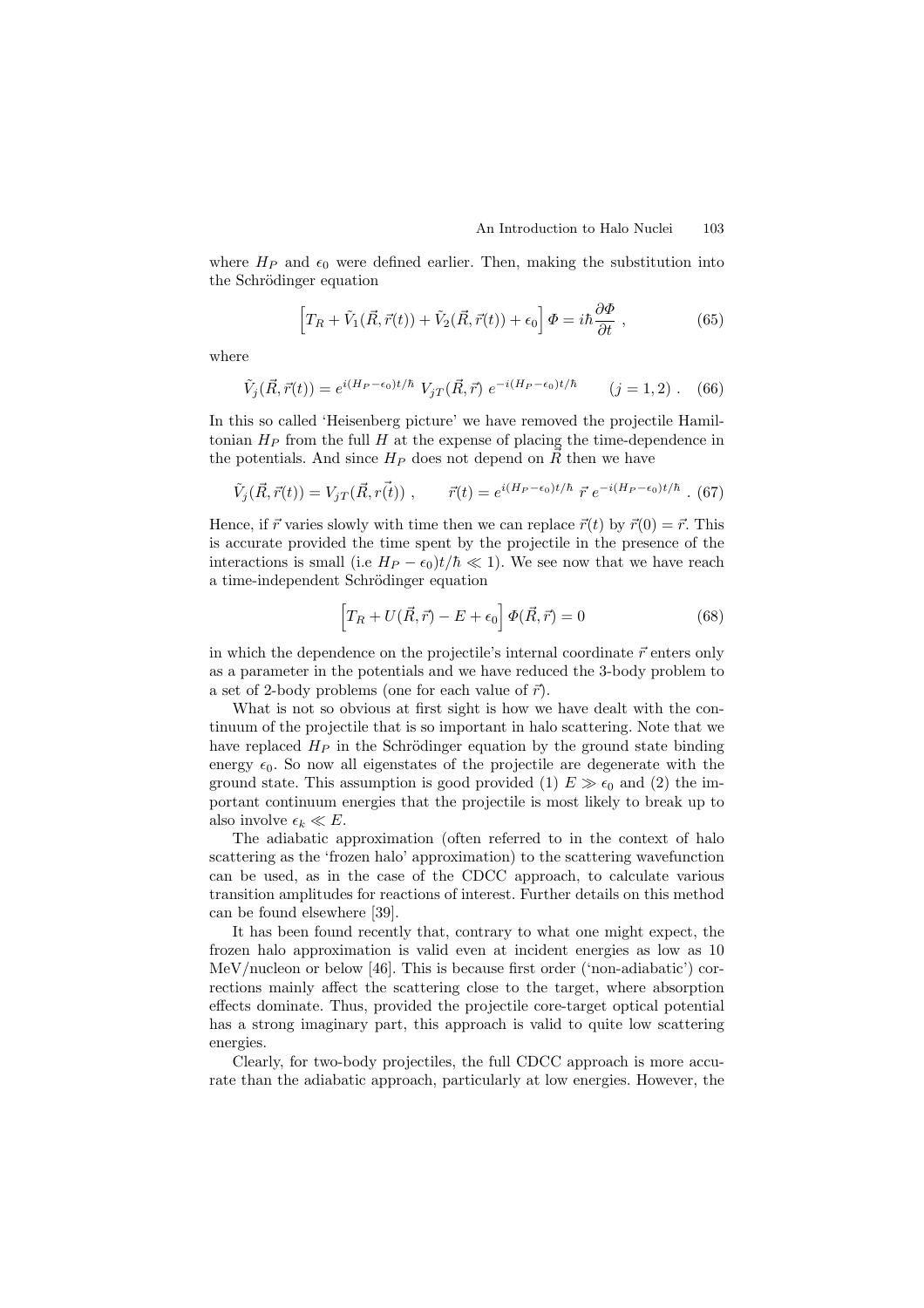adiabatic model does not suffer so much from convergence issues or computational limitations. What is interesting from the point of view of the scattering of halo nuclei is that the adiabatic approximation allows for certain simplifying insights, such as when only one of the projectile's constituents interact with the target [47] (known as the recoil limit approximation and discussed in the next section) or when the zero range approximation is made in the case when the scattering wave function is required only at the point  $\Psi^{AD}(\vec{R}, \vec{r}=0)$ [48].

### **3.8 The Recoil Limit Approximation**

Consider a one-neutron halo nucleus, such as  ${}^{11}$ Be scattering elastically from a target. As described already, such a system can be treated within a three-body model of core  $+$  neutron  $+$  target. Assuming, in addition to the adiabatic approximation, that the valence neutron-target interaction is much weaker than the core-target interaction, we can set  $V_n = 0$ . In this case only the core feels the presence of the target. It can be shown [47,39] that in this situation the scattering amplitude factorises as

$$
T(\vec{K}, \vec{K}') = F(\vec{Q}) \langle \vec{K}' | V_c(\vec{R}_c) | \chi_{\vec{K}}^{(+)} \rangle = F(\vec{Q}) T_{pt}(\vec{K}, \vec{K}'), \tag{69}
$$

where  $\chi_{\vec{K}}^{(+)}(\vec{R}_c)$  is the two-body scattering wavefunction distorted by  $V_c$ , describing the scattering of the projectile, assumed pointlike, from this potential. Crucially, however, the important effects of the break-up of the halo projectile on the elastic scattering are retained in the form factor  $F(Q)$  defined as

$$
F(\vec{Q}) = \int d\vec{r} \, |\phi_0^{(2)}(\vec{r})|^2 \, e^{i\vec{Q}\cdot\vec{r}},\tag{70}
$$

where  $\vec{Q} = (\vec{K} - \vec{K'})/A$  is the momentum transfer to the valence particle during the scattering process.

This provides us with a useful formula for the cross section, which retains the important coupling between the weakly-bound halo g.s. wavefunction and the continuum of breakup channels, while providing a simple expression for the scattering cross section reminiscent of the expression for Born approximation scattering (although there is no Born approximation being made here):

$$
\left(\frac{d\sigma}{d\Omega}\right)_{el} = |F(\vec{Q})|^2 \times \left(\frac{d\sigma}{d\Omega}\right)_{pt}.
$$
\n(71)

The above formula shows how the scattering of an extended halo nucleus deviates (through the form factor) from the scattering of a point particle from the same potential. Figure 10 shows the application of this model to the elastic scattering of  $^{11}$ Be. The recoil limit approximation clearly does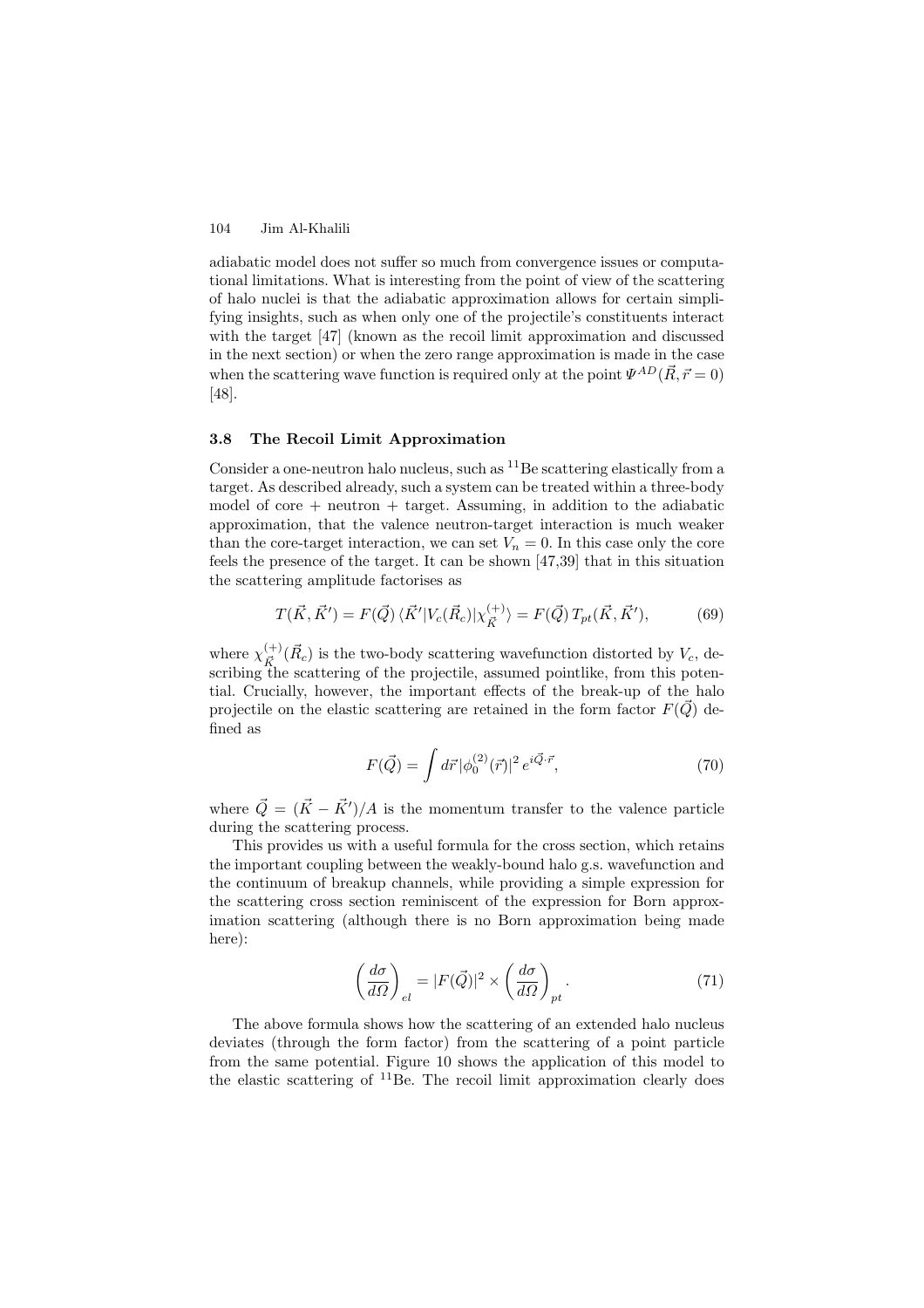

**Fig. 9.** The calculated reaction cross sections in the few-body model (solid symbols) and the optical limit approximation (open symbols), for  $^{19}C+^{12}C$  at 960  $MeV/nucleon$ , as a function of the rms radius of the  $^{19}$ C. The halo neutron separation energy is taken to be 0.24 MeV and the two-body wavefunction for the projectile is calculated with a WS potential between the  ${}^{18}$ C core and the valence neutron by searching on the potential depth to give the separation energy. The potential radius is kept fixed at  $r_0 = 1.22$  fm while the diffuseness a was varied to obtain states with different rms radii. The horizontal lines represent the measured interaction cross section with its error bars. Further details can be found in [43]. The predicted radius is the one required for the theoretical calculation of the reaction cross section to fall within the error bars of the experimental cross section

very well in this case due to the large mass ratio of halo neutron and core  $(1/10)$ . The long dashed curve is the point cross section due to scattering of  $11\text{Be}$  via the  $10\text{Be}$  potential only. The solid curve is the product this cross section and the square modulus of the form factor. The difference is due to the effects of breakup. This is highlighted by the folding model cross section (the no breakup limit) which is very close to the point cross section despite the inclusion of the valence potential.

#### **3.9 Other Models**

A number of other few-body reaction models have been developed and applied to reactions in which the projectile is treated as a core+valence nucleon system. These clearly deserve more than the brief mention afforded them in this lecture, but as always, the selection of topics reflects the author's prejudices. One method is to solve the time-dependent Schrödinger equation after assuming that the relative motion between the projectile's core and the tar-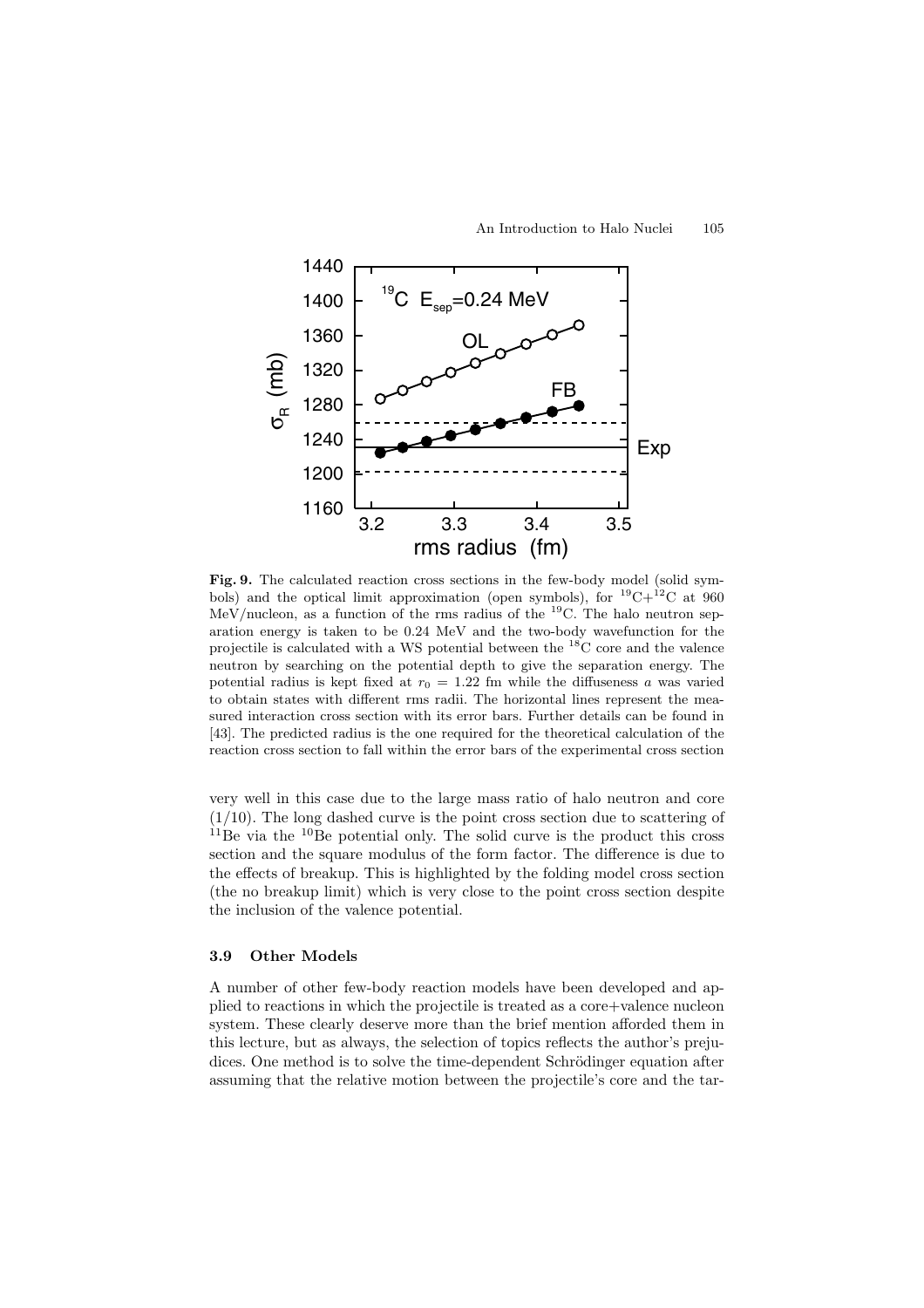

**Fig. 10.** Calculated differential cross sections for the elastic scattering of <sup>11</sup>Be from  $12^{\circ}$ C at about 50 MeV/nucleon showing the validity of the core recoil limit approximation. The curves are discussed in the text.

get can be treated classically and approximated by a constant velocity path. This method [49,50] treats the time dependence of the reaction explicitly and thus conserves energy, but not momentum. Breakup amplitudes can then be calculated within time dependent perturbation theory [51]. Other time dependent approaches [52,53] also treat the projectile-target relative motion semi-classically but solve the time dependent Schrödinger equation using a non-perturbative algorithm on a three-dimensional spatial mesh that allows the treatment of Coulomb breakup in the nonperturbative regime.

A very recent approach involves a combination of coupled channels approach such as CDCC and single-step Born Approximation to describe a particular reaction process such as a transfer reaction involving halo nucleons [54].

## **4 Results from Reaction Studies**

## **4.1 Reaction Cross Sections**

Early estimates of the size of neutron rich isotopes of lithium and helium employed the optical limit of the Glauber model [41] in which the nuclear one-body densities were taken to be simple Gaussians. They predicted an enhanced size for these nuclei compared with that obtained from the usual  $\langle r^2\rangle^{1/2}\propto A^{1/3}$  scaling. But by retaining the few-body degrees of freedom in the projectile wave function, its important structure information is retained,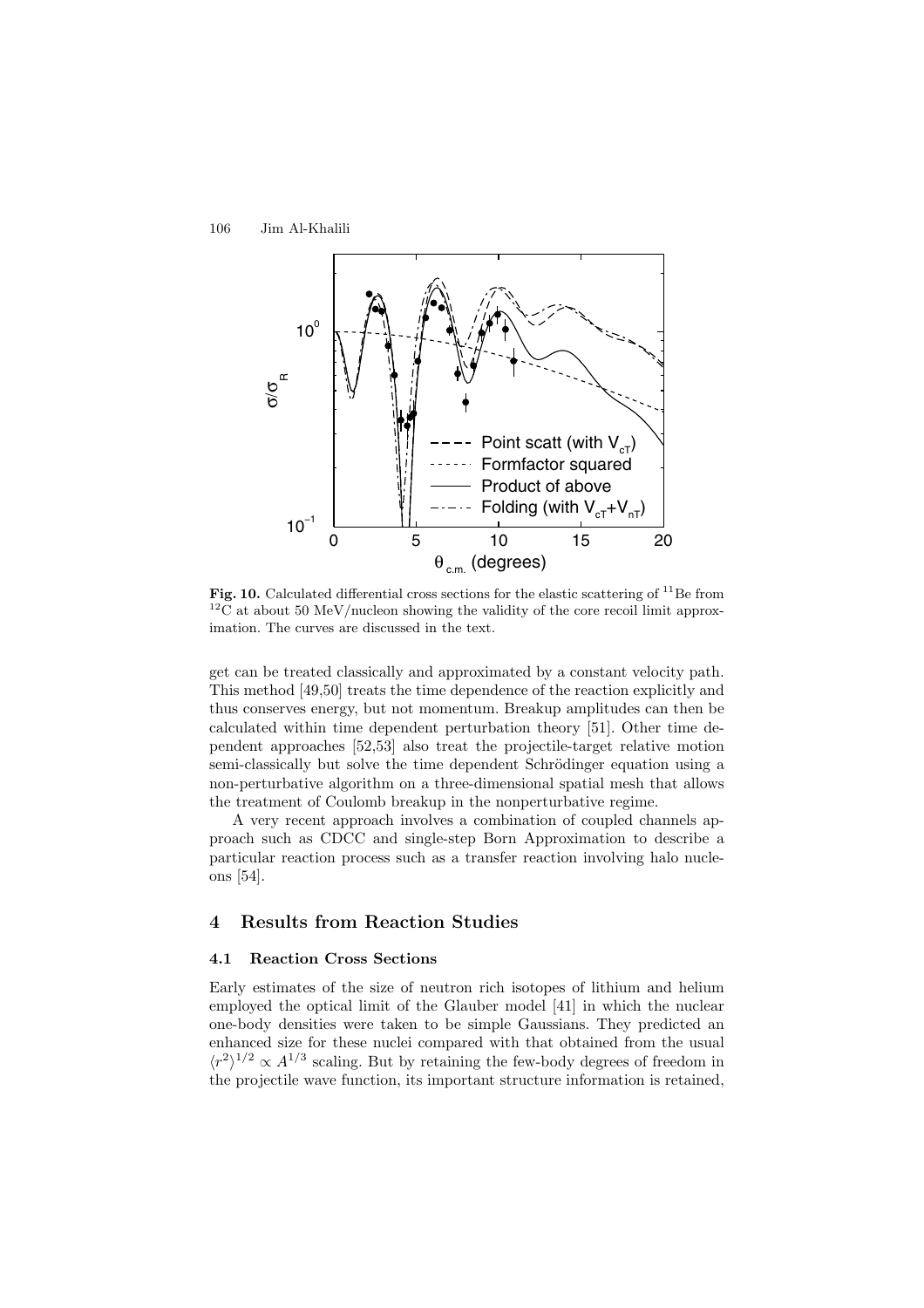as described in 3.4. As a consequence, studies that evaluated the reaction cross section within a few-body approach [17,18], rather than take the optical model limit, predicted an even larger matter radius, as shown in Fig. 9. This may at first sight seem contrary to what we might expect, since such a model allows for new breakup channels to become available, predicting a larger reaction cross section (and hence a smaller radius to bring the cross section back down to the experimental value again). However, the Johnson-Goebel inequality relation [42], discussed earlier, shows that for a given halo wave function, the optical limit model always *overestimates* the total reaction cross section for strongly absorbed particles, thus requiring a smaller halo size than suggested by the full few-body calculation.

#### **4.2 Elastic and Inelastic Scattering**

Much can been learned about the structure of nuclei from elastic scattering. But for unstable systems such as halo nuclei the scattering has to be carried out in inverse kinematics with the nucleus of interest as the beam scattering from a stable nucleus or single proton. Over the past decade, a number of measurements of the angular distribution for the scattering of halo nuclei from a stable target (often  ${}^{12}$ C) were unable to distinguish between elastic and inelastic scattering due to the poor energy resolution in the detectors. Such 'quasielastic' cross sections were thus unable to resolve low-lying excited states of the target from the elastic channel and the data were an incoherent sum of elastic and inelastic pieces.

Angular distributions have been measured for the scattering of  ${}^{6}$ He [55], <sup>8</sup>He [56], <sup>8</sup>B [57], <sup>11</sup>Li [58,59] and <sup>14</sup>Be [60]. Since most of these nuclei have only one bound state then any excitation they undergo during the scattering process will therefore couple to the breakup channels and the scattering will be strongly influenced by their dynamic polarization. For such projectiles, simple folding models based on single particle densities fail to generate the optical potentials needed to describe the elastic scattering angular distributions.

A more microscopic approach to elastic scattering is to use a few-body scattering model (based on a CDCC, adiabatic or Glauber approaches) in which the few-body correlations of the projectile are retained and breakup effects are included. Here it is the few-body wavefunction of the projectile that is used directly rather than its one-body density as well the projectile constituent-target optical potentials. One of the advantages of the Glauber approach is that breakup is included in a natural way to all continuum energies and angular momenta, and to all orders in breakup, through a closure relation. In fact, it has been found that higher order breakup terms, such as those responsible for continuum-continuum coupling, are indeed very important [61]. This topic is dealt with more carefully and in greater depth in the lecture by Alamanos and Gillibert in this volume.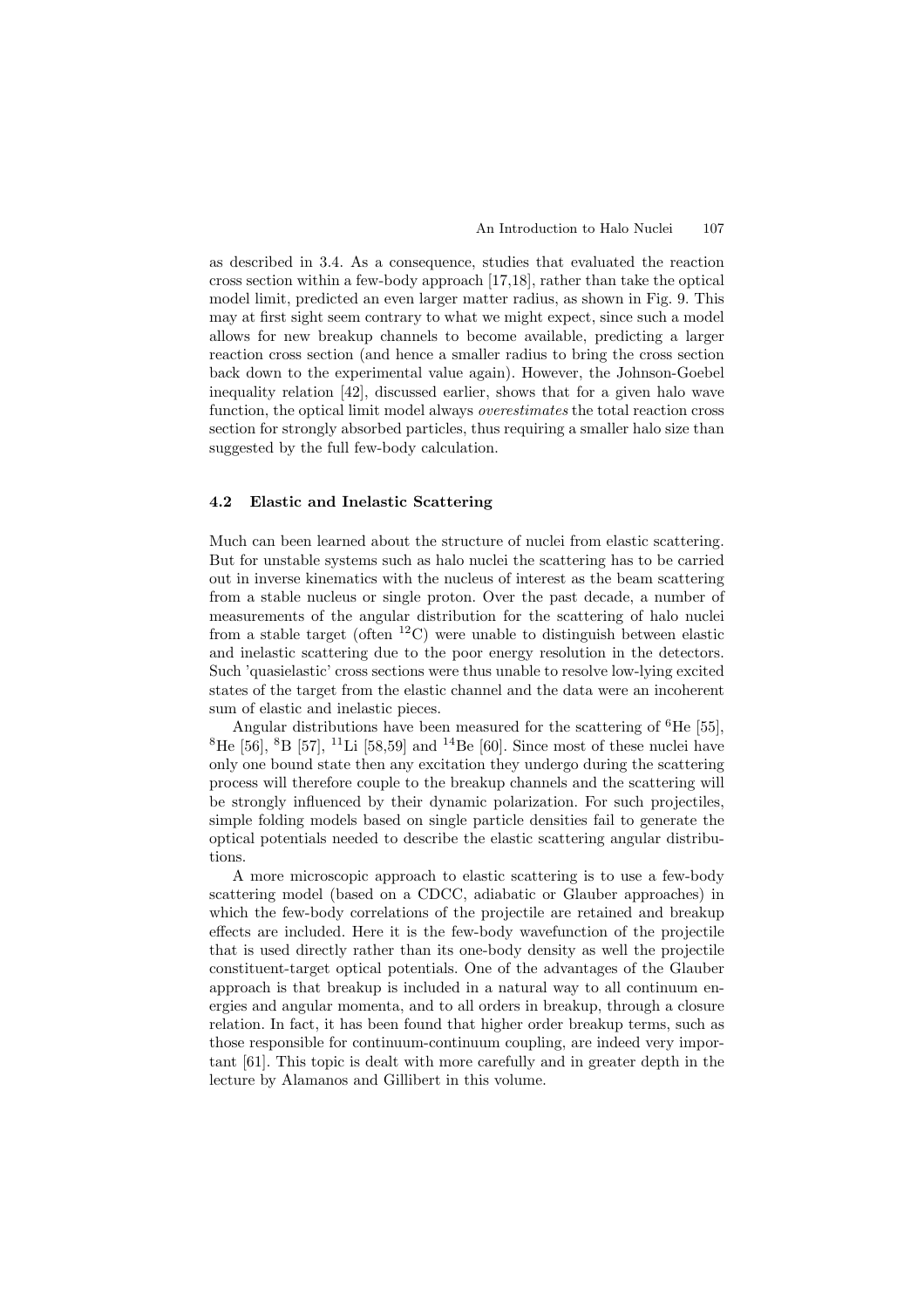

Fig. 11. Calculated differential cross sections for the elastic scattering of  $^{11}$ Be from  $12^{\circ}$ C at 10 MeV/nucleon using various three-body models: Glauber (dashed curve), adiabatic (dot-dashed curve) and CDCC (solid curve) [40,46]. The importance of both non-adiabatic and non-eikonal corrections at larger scattering angles can be seen clearly at these relatively low scattering energies. No data exist at this energy.

### **4.3 Breakup Reactions**

Halo nuclei are very weakly-bound and consequently easy to break up. It is therefore not surprising that breakup cross sections are much easier to measure than elastic ones. Numerous breakup measurements have been performed, even when the radioactive beam intensity was rather low. In parallel, the theoretical community has been attempting to model these reactions accurately.

The semiclassical theory for Coulomb excitation was developed in the early days of nuclear physics [62]. The approach is valid for large impact parameters and relies on the fact that the relative motion between the projectile and target can be treated classically whilst the excitation of the projectile is treated quantum mechanically. In this case, the total breakup cross section is a product of the Rutherford cross section by the square of the excitation amplitude. But while such a first order semiclassical method is appealing due to its simplicity, there are many aspects of the problem that are left out. One of the debated issues concerned the post-acceleration of the light fragment in the Coulomb field. In order to describe this process properly, one should formulate the problem non-perturbatively.

#### **4.4 Momentum Distributions**

Measurement of the momentum distributions of the fragments (core and valence nucleons) following the breakup of halo nuclei on stable targets is now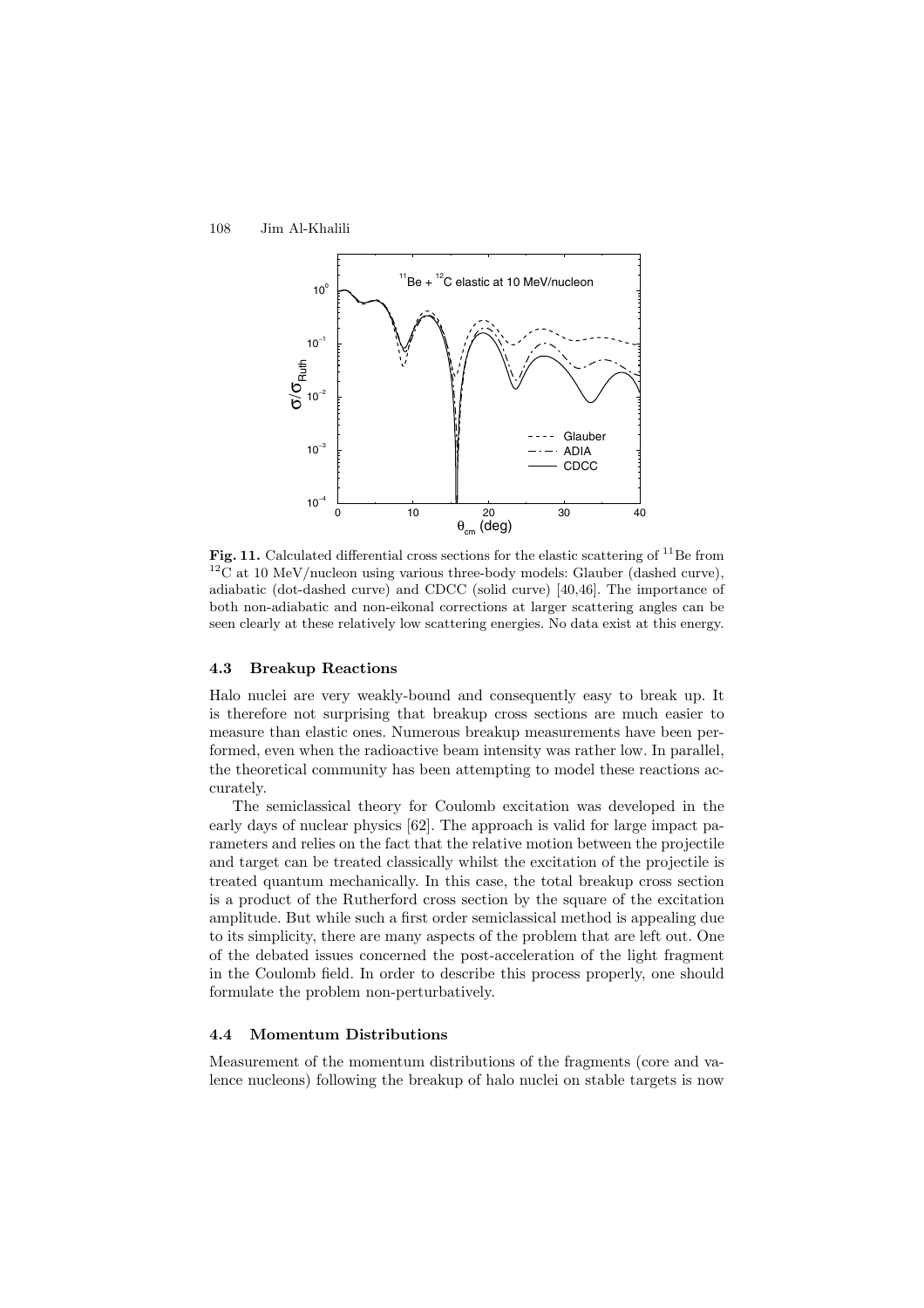a well-established method for studying halo properties. While it has been used for many decades as a tool to access the structure of stable nuclei, it is particularly well-suited to loosely bound systems. The basic physics (described briefly in Sect. 3) is simple: since very little momentum transfer is required in the breakup process to dissociate the projectile fragments, they will be detected with almost the same velocity as they had prior to breakup, and their relative velocities will be very similar to those within the initial bound projectile. In all reactions with weakly-bound systems the momentum distributions are found to be very narrowly focussed about the beam velocity. Many measurements have been made, involving detection of both the valence nucleons and the core fragments, and the halo structure of several light nuclei has been established.

Two types of distributions can be measured: either perpendicular (transverse) or parallel (longitudinal) to the beam direction. Transverse distributions are more difficult to deal with theoretically since they are broadened due to nuclear and Coulomb diffraction effects (elastic scattering of the fragments from the target). This is why longitudinal momentum distributions are more widely used. Early on, simple models, based on eikonal assumptions agreed with measurements rather well. Similar widths were obtained from nuclear breakup on light targets and Coulomb breakup on heavy targets, supporting the view that the distributions were no more than the square of the Fourier Transform of the projectile ground state wavefunction. However, this view is considered too simplistic.

For single valence nucleon systems, the longitudinal inelastic breakup momentum distributions for the core - at high energies the elastic breakup piece is small - can be expressed within the Glauber framework as

$$
\frac{d\sigma}{dk_z} = \frac{1}{2l+1} \sum_{m=-l}^{l} \int d\vec{s} \left| \frac{1}{\sqrt{2\pi}} \int dz \, e^{ik_z z} \, \phi_{lm}(\vec{s}, z) \right|^2 \times \int d\vec{b}_c \, |S_c(b_c)|^2 \left( 1 - |S_n(b_n)|^2 \right), \tag{72}
$$

where  $b_n = |\vec{b}_c + \vec{s}|$  and  $\vec{s}$  is the projection of the core-nucleon relative coordinate onto the impact parameter plane,  $\phi_{lm}(\vec{s}, z)$  is the valence nucleon wavefunction with orbital angular momentum l and projection  $m$ , and  $S_c$ ,  $S_n$  are the core and nucleon elastic S-matrices as described in Sect. 3.3. The integral over  $\vec{b}$  in (72) represents the reaction mechanism and involves the product of the core survival probability (in its ground state) and the nucleon absorption probability by the target. Without this factor, the momentum distribution is just a Fourier transform of the nucleon wavefunction.

Reactions in which the halo neutron is knocked out of the projectile (known as knockout reactions) are becoming the standard tool for studying features of the halo (as well as the ground state structure of many other unstable and exotic nuclei). Such reactions involve two different mechanisms: diffractive dissociation (in which the projectile is broken up elastically with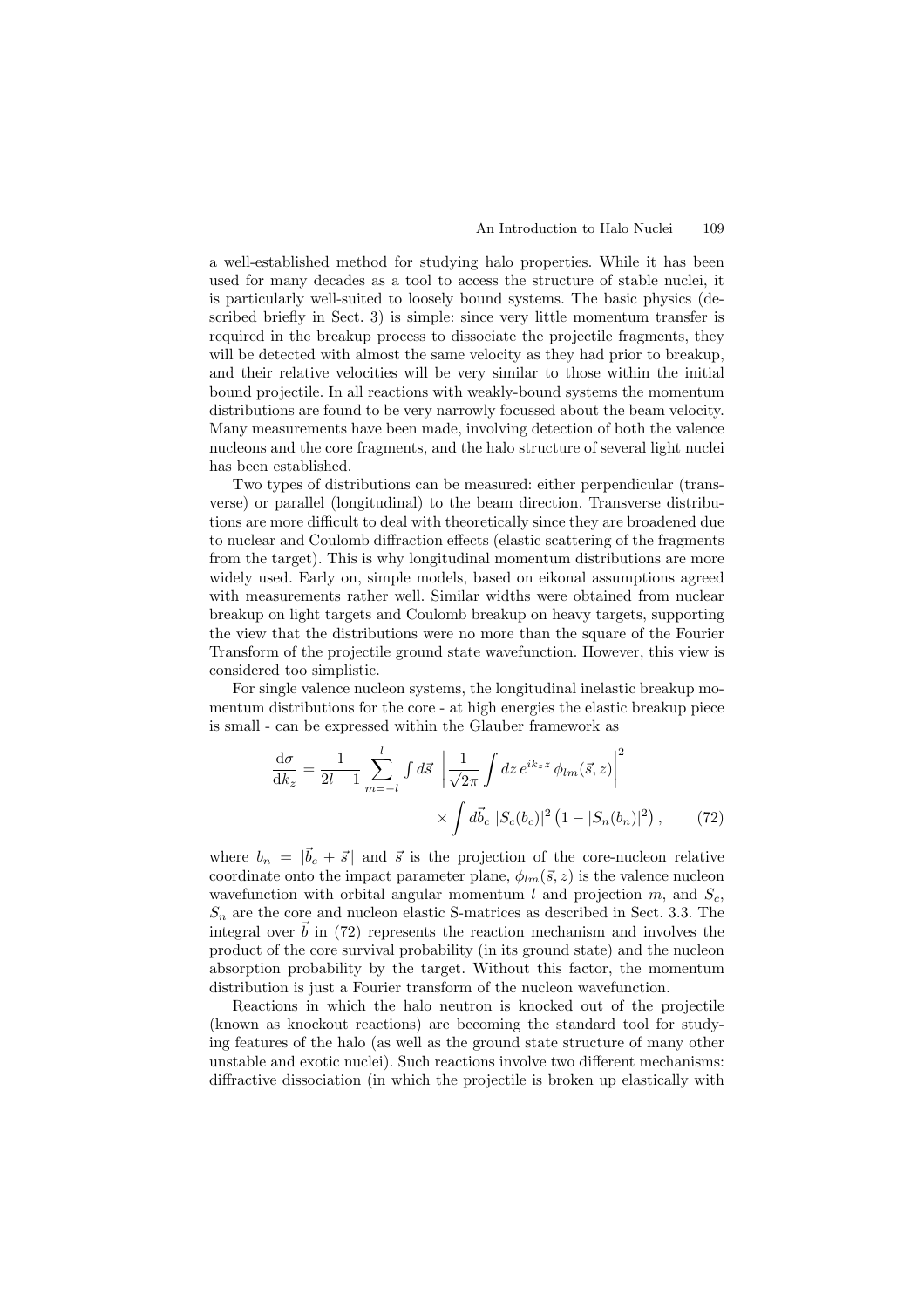the target remaining in its ground state) and stripping (in which the target is excited, often by absorbing the halo neutron). Theoretically, each of these two contributions is evaluated separately. In particular, the stripping cross section can be calculated within a model in which the projectile comprises of the stopped neutron plus the surviving fragment. Such a 'three-body' model (fragment+neutron+target) treats the detected fragment as a 'spectator core' which, at most, interacts elastically with the target. A recent review of knockout reactions can be found in [10].

## **5 Summary**

In this lecture, only a brief introduction to the field of halo nuclei and their theoretical study has been possible. Many topics have not been included and others given only a cursory mention. Luckily, for the practitioner, many recent reviews are now available , describing different aspects of the field from experimental techniques to theoretical models of both structure and reactions. Particular attention was paid here to the interplay between the structure input and the reaction model since this is, on the whole, how the work in this field has developed over the past decade. The lesson has been that in order to obtain a successful description of reactions with halo nuclei, specific features associated with the exotic nature of these systems need to be included, and this has spurred theoretical developments in both structure and reaction studies.

## **References**

- 1. A.S. Jensen, K. Riisager, D.V. Fedorov and E. Garrido, Rev. Mod. Phys. **76**, 215 (2004).
- 2. B. Jonson, Phys. Rep., **389**, 1 (2004).
- 3. J.S. Al-Khalili, F. Nunes, J. Phys. **G 29**, R89 (2003).
- 4. I. Tanihata, J. Phys. **G 22**, 157 (1996).
- 5. P.G. Hansen, A.S. Jensen ad B. Jonson, Ann. Rev. Nucl. Part. Sci. **45**, 591 (1995).
- 6. N. Orr, Nucl. Phys. **A 616**, 155c (1997).
- 7. R.C. Johnson, Scattering and reactions of halo nuclei, The 14th Nishinomiya-Yukawa Memorial Symposium, Nishinomiya, Japan (1999), Prog. Theor. Phys. Supp. **140**, 33 (2000).
- 8. I.J. Thompson and Y. Suzuki, Nucl. Phys. **A 693**, 424 (2001).
- 9. R.C. Johnson, Scattering and reactions of halo nuclei. Lectures at the VII Hispalensis International Summer School, 11-23 June, 2000, Oramana, Sevilla, Spain, in An advanced course in modern nuclear physics (eds. J.M.Arias and M.Lozano, Lecture Notes in Physics series, Springer-Verlag 2001) pp259-291.
- 10. P.G. Hansen, J.A. Tostevin, Ann. Rev. Nucl. Part. Sci. **53**, 219 (2003)
- 11. I. Tanihata et al., Phys. Rev. Lett. **55**, 2676 (1985).
- 12. I. Tanihata et al., Phys. Lett. **B 160**, 380 (1985).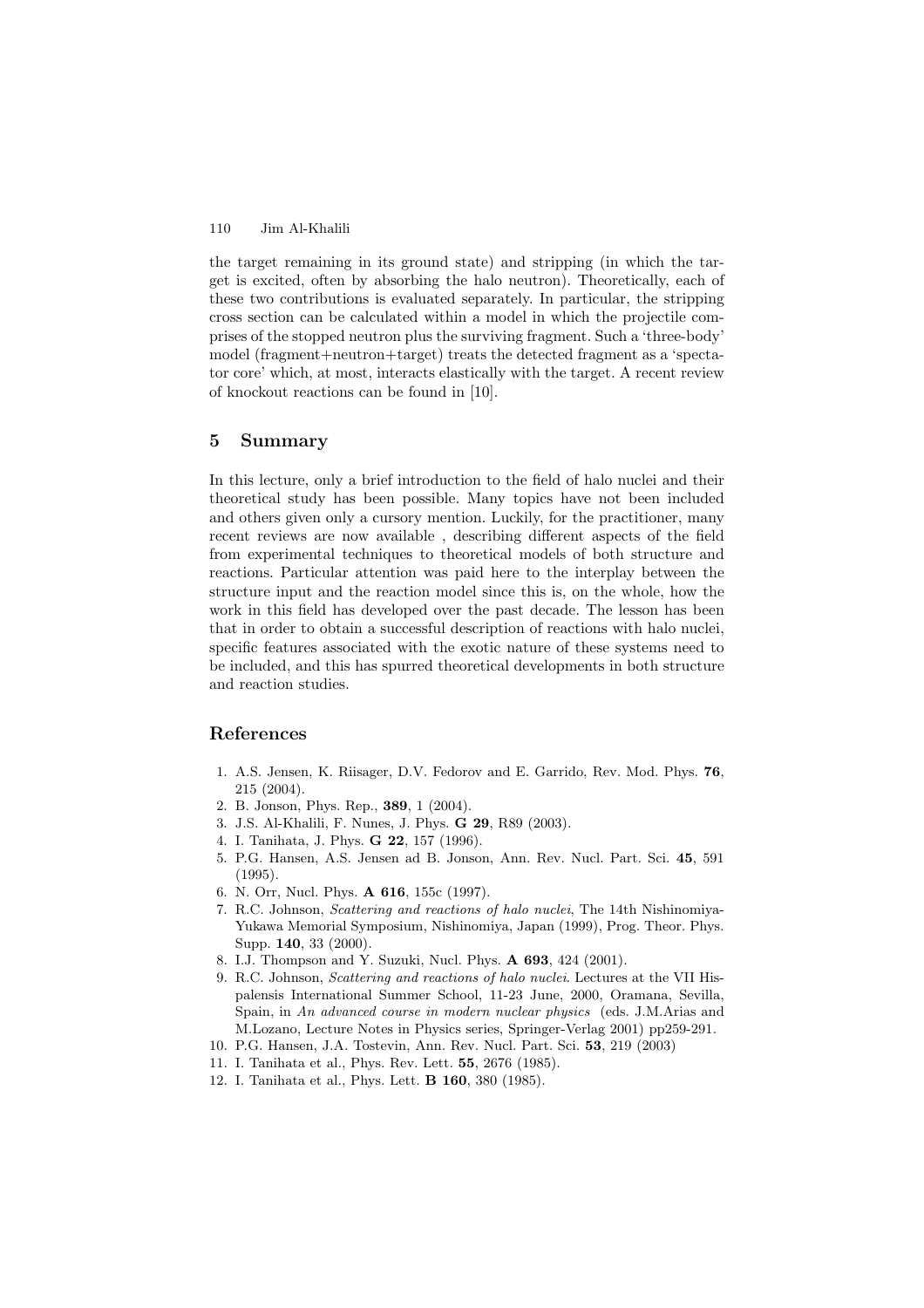- 13. P.G. Hansen, B. Jonson, Europhys. News **4**, 409 (1987).
- 14. T. Bjerge, K.J. Borgström, Nature 138, 400 (1936).
- 15. A.M. Poskanzer, S.W. Cosper, Earl K. Hyde and Joseph Cerny, Phys. Rev. Lett. **17**, 1271 (1966).
- 16. D.J. Millener, J.W. Olness, E.K. Warburton, S. Hanna, Phys. Rev. C **28**, 497 (1983).
- 17. J.S. Al-Khalili, J.A. Tostevin, Phys. Rev. Lett. **76** 3903 (1996).
- 18. J.S. Al-Khalili, J.A. Tostevin, I.J. Thompson Phys. Rev. C **54** 1843 (1996).
- 19. A.S. Jensen, K. Riisager, Phys. Lett. B **470**, 39 (2000).
- 20. K. Riisager, D.V. Fedorov, A.S. Jensen, Europhys. Lett. **49**, 547 (2000).
- 21. M.V. Zhukov et al., Phys. Rep. **231**, 151 (1993) .
- 22. I.J. Thompson and M.V. Zhukov, Phys. Rev. C **53**, 708 (1996).
- 23. P. Descouvemont, Phys. Rev. C **52**, 704 (1995).
- 24. K. Varga, Y. Suzuki, Phys. Rev. C **52**, 2885 (1995).
- 25. Y. Kanada-En'yo, Hisashi Horiuchi, Akira Ono, Phys. Rev. C **52**, 628 (1995).
- 26. D.V. Fedorov, A.S. Jensen, K. Riisager, Phys. Rev. C **49**, 201 (1994).
- 27. W. Nazarewicz, M. Ploszajczak, proceedings of this conference.
- 28. P. Navrátil, W.E. Ormand, Phys. Rev. Lett. **88** 152502 (2002), and references therein.
- 29. S.C. Pieper and R.B. Wiringa, Annu. Rev. Nucl. Part. Sci. **51**, 53 (2001).
- 30. D.J. Dean, M. Hjorth-Jensen, Red. Mod. Phys. **75**, 607 (2003).
- 31. R.J. Glauber, in Lectures in Theoretical Physics, ed. W.E. Brittin (Interscience, N.Y., 1959) Vol. 1, 315.
- 32. P.J. Karol, Phys. Rev. C **11**, 1203 (1974).
- 33. R. Serber, Phys. Rev. **72**, 1008 (1947).
- 34. J. H¨ufner, M.C. Nemes, Phys. Rev. C **23**, 2538 (1981).
- 35. E. Sauvan et al., Phys. Lett. B **491**, 1 (2000).
- 36. M. Kamimura et al., Prog. Theor. Phys. Supp. **89**, 1 (1986).
- 37. N. Austern et al., Phys. Rep. **154**, 125 (1987).
- 38. R.C. Johnson, P.J.R. Soper, Phys. Rev. C **1**, 976 (1970).
- 39. J.S. Al-Khalili, J.A. Tostevin, Scattering ed P. Sabatier, E.R. Pike (London Academic) chapter 3.1.3 (2001).
- 40. J.M. Brooke, J.S. Al-Khalili, J.A. Tostevin, Phys. Rev. C **59**, 1560 (1999).
- 41. G.D. Alkhazov G D, S.L. Belostotsky, A.A. Vorobyov, Phys. Rep. **42**, 89 (1974).
- 42. R.C. Johnson, C.J. Goebel, Phys. Rev. C **62**, 027603 (2000).
- 43. J.A. Tostevin, J.A. Al-Khalili, Phys. Rev. C **59**, R5 (1999).
- 44. G.R. Satchler, Direct Nuclear Reactions, Oxford University Press, 1982.
- 45. H. Feshbach, Theoretical Nuclear Physics: Nuclear Reactions, Wiley, 1993.
- 46. N.C. Summers, J.S. Al-Khalili and R.C. Johnson, Phys. Rev. C **66** (2002) 014614.
- 47. R.C. Johnson, J.S. Al-Khalili, J.A. Tostevin, Phys. Rev. Lett. **79**, 2771 (1997).
- 48. J.D. Harvey, R.C. Johnson, Phys. Rev. C **3**, 636 (1971).
- 49. A. Bonaccorso, D.M. Brink, Phys. Rev. C **57**, R22 (1998).
- 50. A. Bonaccorso, D.M. Brink, Phys. Rev. C **58**, 2864 (1998).
- 51. A. Bonaccorso, Phys. Rev. **60**, 0546041 (1999).
- 52. V.S. Melezhik and D. Baye, Phys. Rev. C **59**, 3232 (1999).
- 53. H. Esbensen and G.F. Bertsch, Nucl. Phys. **A 600**, 37 (1996).
- 54. A. Moro, R. Crespo, F.M. Nunes and I.J. Thompson, Phys. Rev. **C 67**, 047602 (2003).